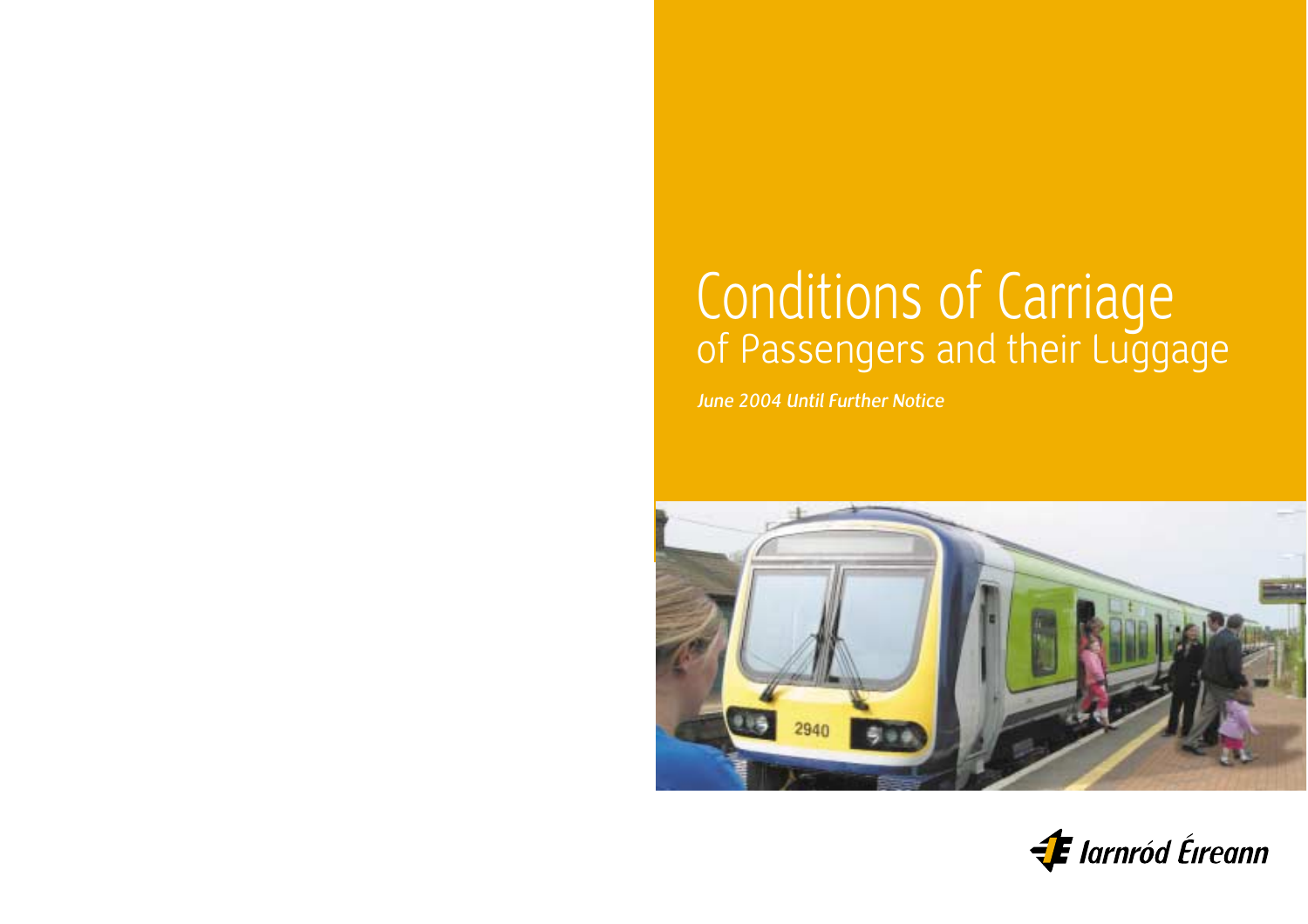# **CONTENTS**

*CHAPTER 1* 

|    | <b>SECTION A</b>                                                  | PAGE |
|----|-------------------------------------------------------------------|------|
|    | <b>CONDITIONS OF CARRIAGE OF PASSENGERS</b>                       |      |
| 1  | Tickets are issued subject to conditions, byelaws and regulations | 5    |
| 2  | Refusal of access                                                 | 5    |
| 3  | Tickets not transferable                                          | 5    |
| 4  | Periods of validity of tickets                                    | 5    |
| 5  | Available route of tickets                                        | 6    |
| 6  | Through tickets and inter-available tickets                       | 6    |
| 7  | Change of train/station                                           | 6    |
| 8  | Break of journey                                                  | 7    |
| 9  | Group travel                                                      | 7    |
| 10 | Using tickets from any other stations                             | 7    |
| 11 | Re-booking at intermediate stations                               | 7    |
| 12 | Production of tickets                                             | 7    |
| 13 | Passengers entering wrong trains                                  | 8    |
| 14 | Children                                                          | 8    |
| 15 | Kid + Family tickets                                              | 8    |
| 16 | Fraudulent use of authorisation documents                         | 8    |
| 17 | Torn, mutilated, lost or stolen unused tickets                    | 9    |
| 18 | Travelling in superior class of carriage                          | 9    |
| 19 | Accommodation in trains                                           | 9    |
| 20 | Timetable and train services                                      | 10   |
| 21 | Closing of entrances to and exits from stations and platforms     | 10   |
| 22 | Purchase of tickets - change                                      | 10   |
| 23 | Validation of tickets                                             | 10   |
| 24 | Refunds                                                           | 11   |
| 25 | Free travel scheme for holders of free travel cards               | 11   |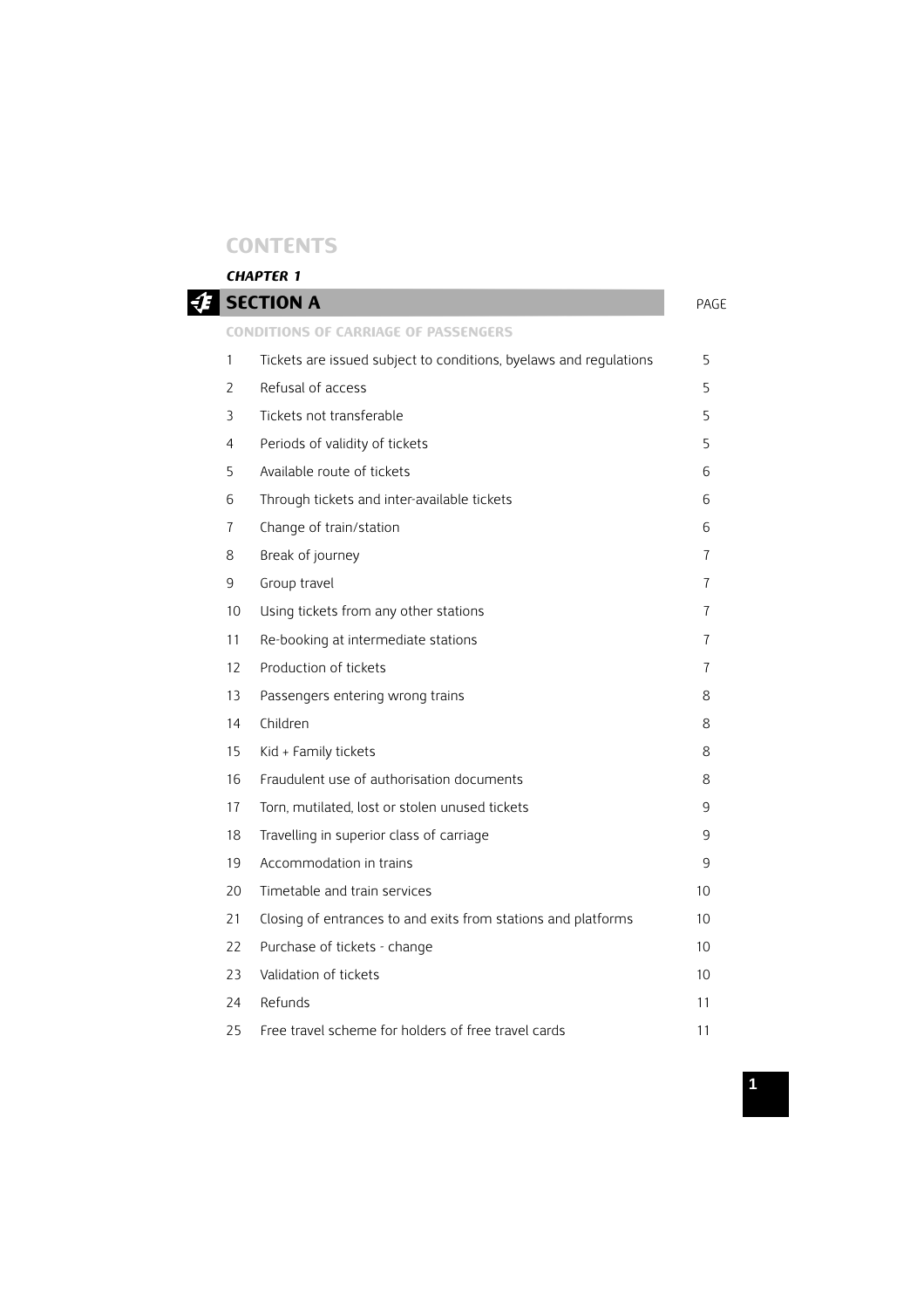# **EXECTION B**

### **CONDITIONS OF ISSUE OF TICKETS FOR INTERNAL TRAVEL ON THE DUBLIN SUBURBAN RAIL SECTION**

| 26 | Conditions Of Issue Of Tickets For Internal Travel             | 12 <sup>2</sup>   |
|----|----------------------------------------------------------------|-------------------|
| 27 | Single tickets                                                 | $12 \overline{ }$ |
| 28 | Ordinary return tickets                                        | $12 \overline{ }$ |
| 29 | All other tickets                                              | $12 \overline{ }$ |
| 30 | Validation of tickets                                          | $12 \overline{ }$ |
| 31 | Children (other than school children)                          | $12 \overline{ }$ |
| 32 | Children (travelling to and from school only)                  | $12 \overline{ }$ |
| 33 | Schoolchild 5 Day tickets (travelling to and from school only) | 13                |
| 34 | Scholar 5 Day tickets                                          | 13                |
| 35 | Production of certificate cards                                | 13                |
| 36 | Commuter season tickets                                        | 13                |
| 37 | Break and resumption of journey                                | 14                |
| 38 | Luggage and items accompanying passengers                      | 14                |

# **EXECTION C**

### **CONDITIONS OF ISSUE OF TICKETS BETWEEN CORK/COBH SUBURBAN STATIONS**

|   | Conditions Of Issue Of Tickets Between Cork/Cobh<br>39 |                                                        | 15 |
|---|--------------------------------------------------------|--------------------------------------------------------|----|
|   | 40                                                     | Period of validity of tickets (ordinary)               | 15 |
|   | 41                                                     | All other tickets                                      | 15 |
| Æ |                                                        | <b>SECTION D</b>                                       |    |
|   |                                                        | <b>CONDITIONS OF ISSUE OF INTERCITY SEASON TICKETS</b> | 15 |
|   |                                                        | <b>SECTION E</b>                                       |    |
|   |                                                        | <b>RESERVATIONS OF SEATS ON TRAINS</b>                 | 16 |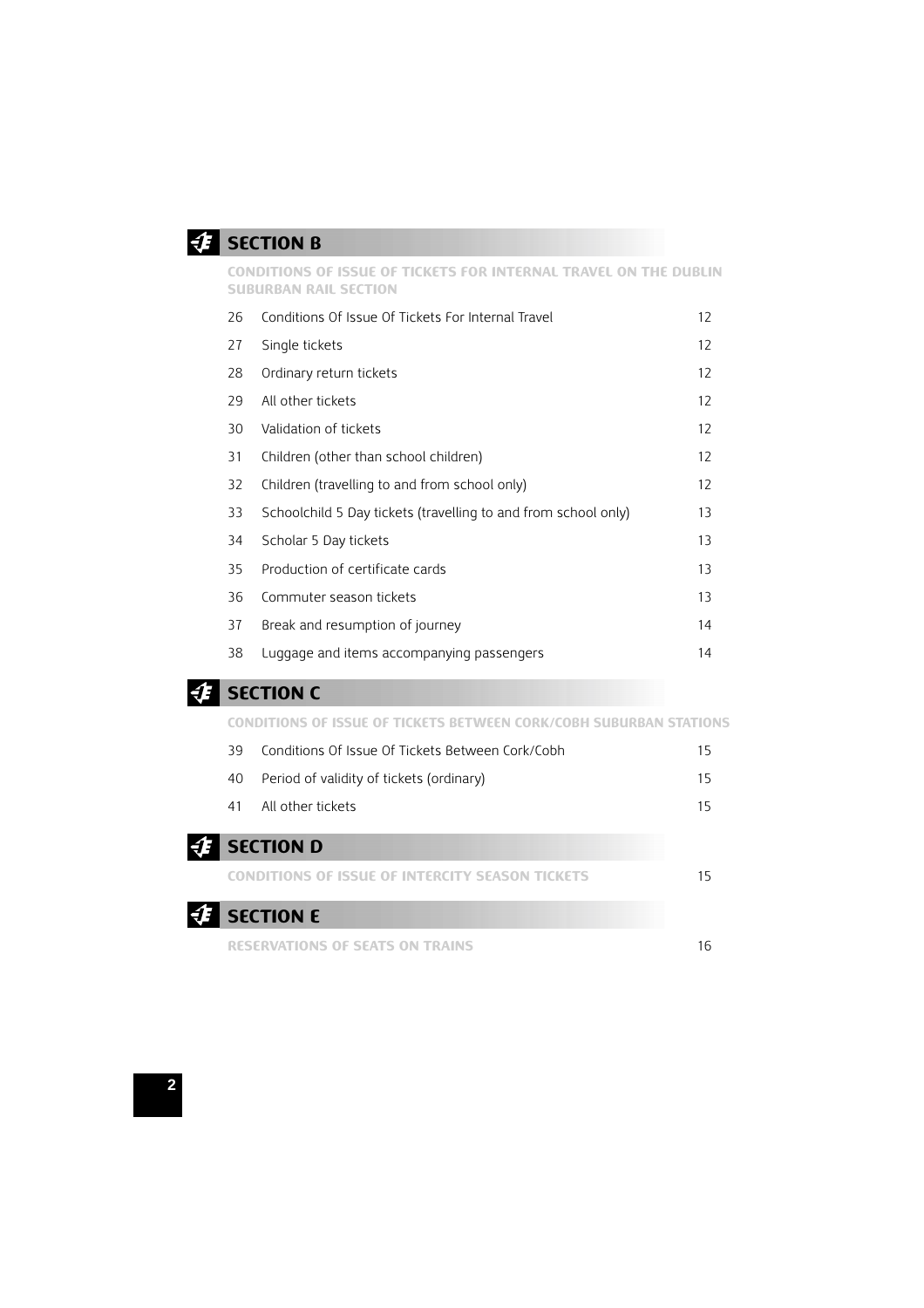### *CHAPTER 2*

|                                                | REGULATIONS AND CONDITIONS APPLICABLE TO PASSENGER LUGGAGE                |    |
|------------------------------------------------|---------------------------------------------------------------------------|----|
| 1                                              | Luggage and items accompanying passengers                                 | 18 |
| 2                                              | Weight Allowance                                                          | 18 |
| 3                                              | Excess baggage                                                            | 19 |
| 4                                              | Articles which passengers are not permitted to take with them by train 20 |    |
| 5                                              | Dogs                                                                      | 20 |
| 6                                              | Bicycles, prams (not folding), etc. accompanying passengers               | 20 |
| $\overline{1}$                                 | Validity of return tickets for bicycles etc                               | 20 |
| 8                                              | Addressing, labelling, etc.                                               | 20 |
| 9                                              | Delivery to larnród Éireann for conveyance in luggage van                 | 21 |
| 10                                             | Accompanying passengers in the carriage                                   | 21 |
| 11                                             | Transfer of luggage between stations                                      | 21 |
| 12                                             | Routing of luggage, etc.                                                  | 21 |
| 13                                             | Delivery by Iarnród Éireann                                               | 22 |
| 14                                             | Limitations of liability for loss, damage or delay                        | 22 |
| 15                                             | Forwarded to or from places outside the Republic of Ireland               | 23 |
| 16                                             | Left luggage                                                              | 23 |
| 17                                             | Lost and unclaimed property                                               | 24 |
| 18                                             | Cloakroom (Left Luggage And Other Articles)                               | 24 |
|                                                | <b>CONDITIONS RELATING TO PARKING OF MOTOR VEHICLES AND BICYCLES</b>      |    |
| 19                                             | Conditions relating to parking of motor vehicles                          | 27 |
| 20                                             | Conditions relating to parking of bicycles                                | 28 |
| AUTHORITY OF IARNRÓD ÉIREANN'S EMPLOYEES<br>28 |                                                                           |    |

## **APPENDIX 1**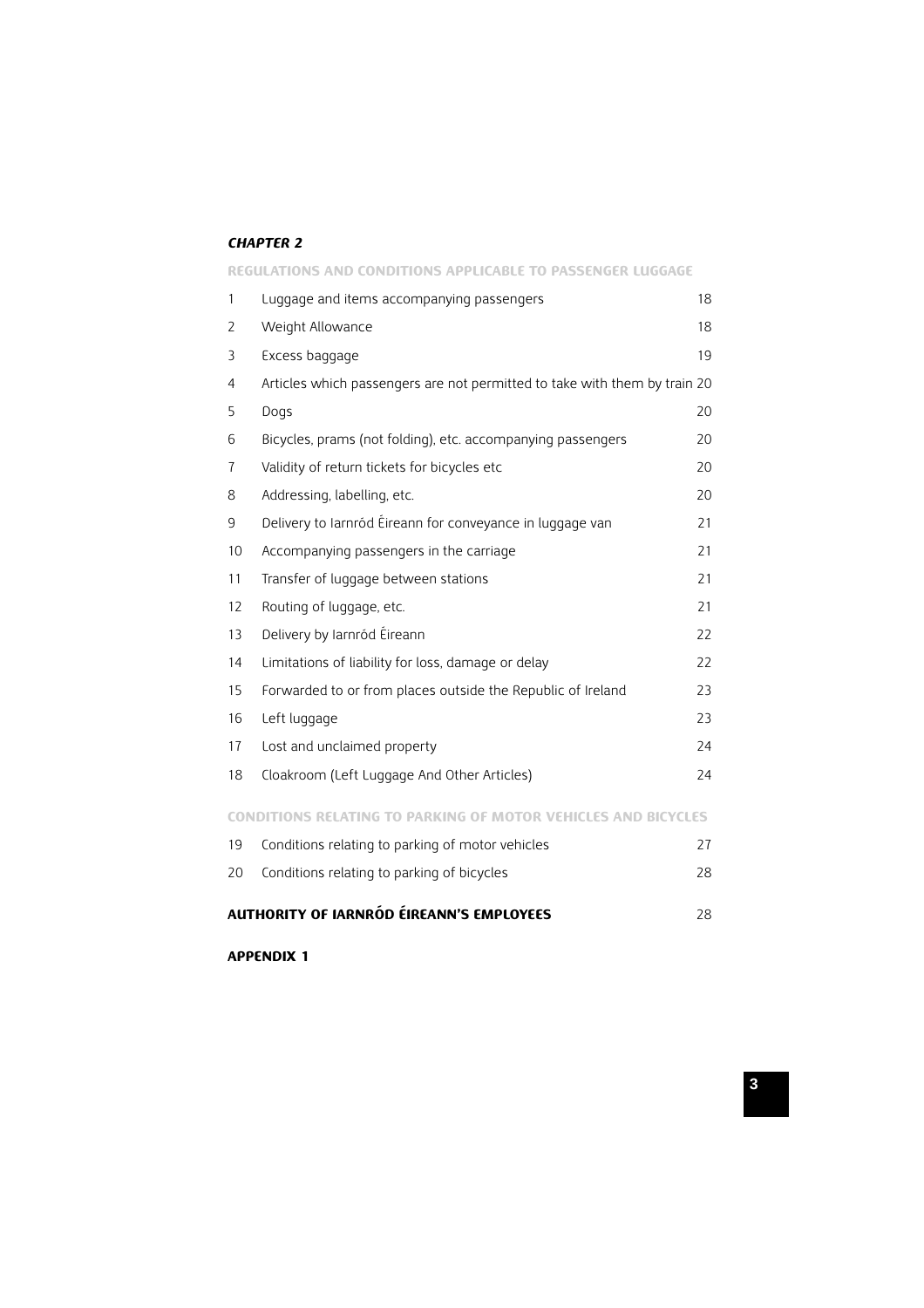# **CHAPTER ONE**

# **EXECTION A**

### **CONDITIONS OF CARRIAGE OF PASSENGERS**

### **Conditions of issue of passenger tickets**

### **1. Tickets are issued subject to conditions, bye-laws and regulations**

- 1.1 Subject to Condition 1.2 and Condition 6, each ticket issued by or on behalf of Iarnród Éireann-Irish Rail ("Iarnród Éireann") is issued subject to:
	- 1.1.1 these conditions;
	- 1.1.2 the applicable bye-laws of Iarnród Éireann; and
	- 1.1.3 the regulations and conditions contained in the publications and notices of and applicable to Iarnród Éireann.
- 1.2 Each ticket issued by or on behalf of Iarnród Éireann which is valid on the service of any other transport undertaking is also subject to the conditions of carriage of that other transport undertaking.
- 1.3 Purchase of a ticket is deemed to constitute acceptance of these conditions.

### **2. Refusal of access**

2.1 To the fullest extent permitted by applicable law, Iarnród Éireann, its employees or agents may refuse access to stations, platforms or trains to any ticket holder without being required to give a reason.

### **3. Tickets not transferable**

3.1 A ticket may only be used by the person to or for whom it is issued and so declared at the time of purchase.

### **4. Periods of validity of tickets**

- 4.1 Subject to Condition 4.2, tickets are valid as follows:
	- 4.1.1 **single tickets** are valid for the date shown on the ticket;
	- 4.1.2 **return tickets** are valid for one outward journey from "Station From" to "Station To" on the date of issue only and a second journey in the opposite direction only within the period of validity shown on the ticket. Ordinary return tickets are not valid for two journeys in the same direction. The return portion of an ordinary return ticket is only valid if the outward portion has already been used in respect of the outward journey;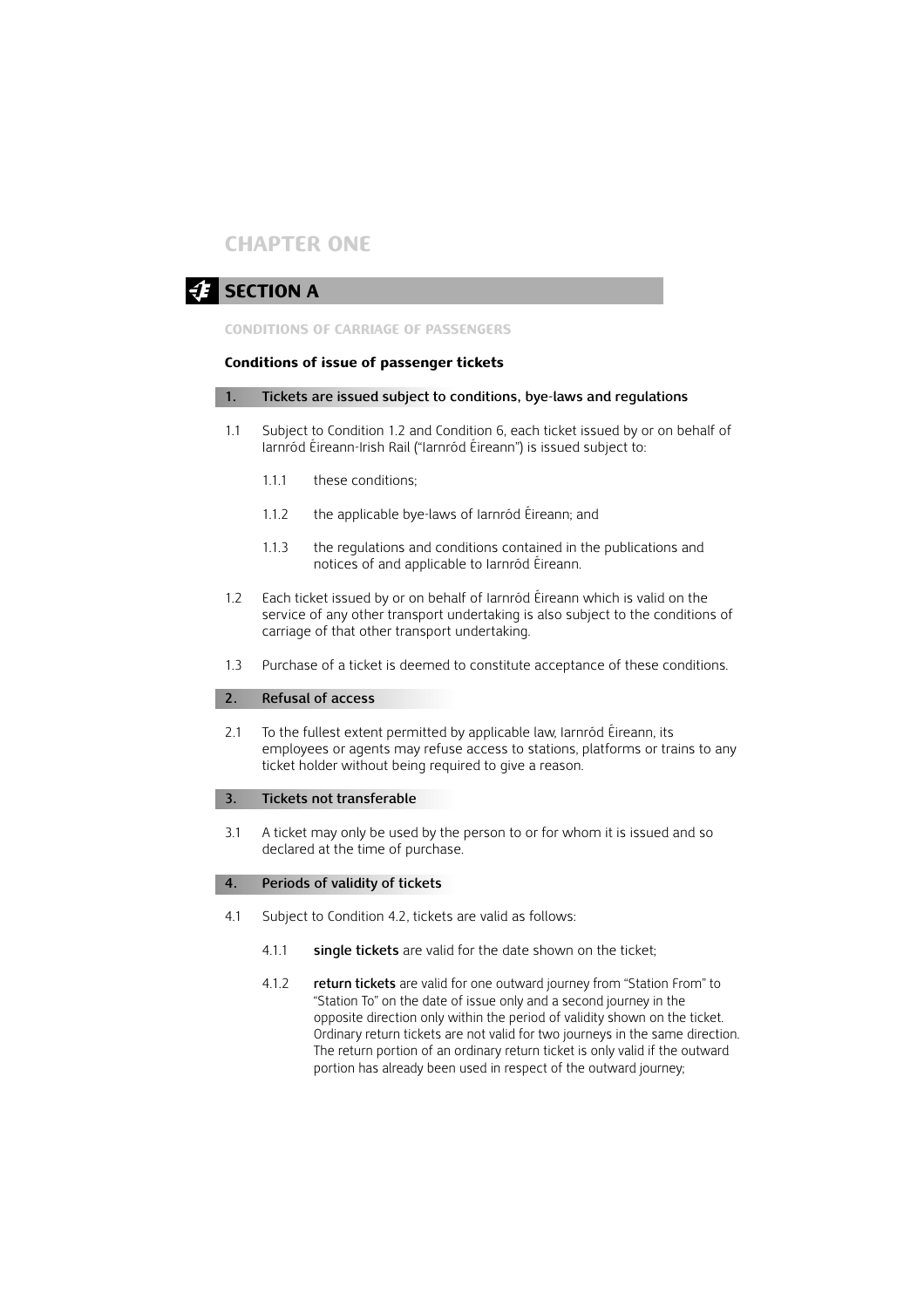- 4.1.3 **all other tickets** are valid for the period of validity shown on the ticket or stated in the publications and notices of and applicable to Iarnród Éireann.
- 4.2 Exceptions may apply in the case of tickets for journeys:
	- 4.2.1 between stations on the Dublin Suburban or Cork/Cobh sections;
	- 4.2.2 with certain stations on Northern Ireland Railways, and
	- 4.2.3 with stations on the railways of other transport undertakings.
- 4.3 A ticket is not valid for travel after its expiry date.
- 4.4 Where any person travels without a valid ticket, he or she will be required to pay the full ordinary single fare for the journey made and he or she may be liable to prosecution.

### **5. Available route of tickets**

- 5.1 Except as specified in Appendix 1 of the regulations and conditions contained in the publications and notices of and applicable to Iarnród Éireann:
	- 5.1.1 a ticket is valid for use only between the stations shown on the ticket; and
	- 5.1.2 tickets which do not state a route are only valid for the most direct journey.

### **6. Through tickets and inter-available tickets**

6.1 In the case of through tickets to or from stations in Northern Ireland, Great Britain or the European Continent, the contract and liability of Iarnród Éireann is, to the fullest extent permitted by applicable law, limited exclusively to trains travelling within the Republic of Ireland and to its own premises. To the fullest extent permitted by applicable law, Iarnród Éireann will not be responsible for any injury, loss, damage, delay or detention to either the person or property of the holder of such a ticket, however caused, when travelling outside the Republic of Ireland or on the premises of other undertakings nor for the act or default of any other body or person, nor for any error in any timetables, nor for the failure, discontinuance or non-running of any connecting service whether on the undertaking of Iarnród Éireann or to or from any station on the undertaking of the Iarnród Éireann as referred to in Condition 20 or of any other body or person notwithstanding that a connecting service may be advertised.

### **7. Change of train/station**

7.1 Where a ticket is issued for a journey which requires a change of train and/or station, Iarnród Éireann will not be responsible for the conveyance or transfer of passengers or luggage between any trains or between any stations.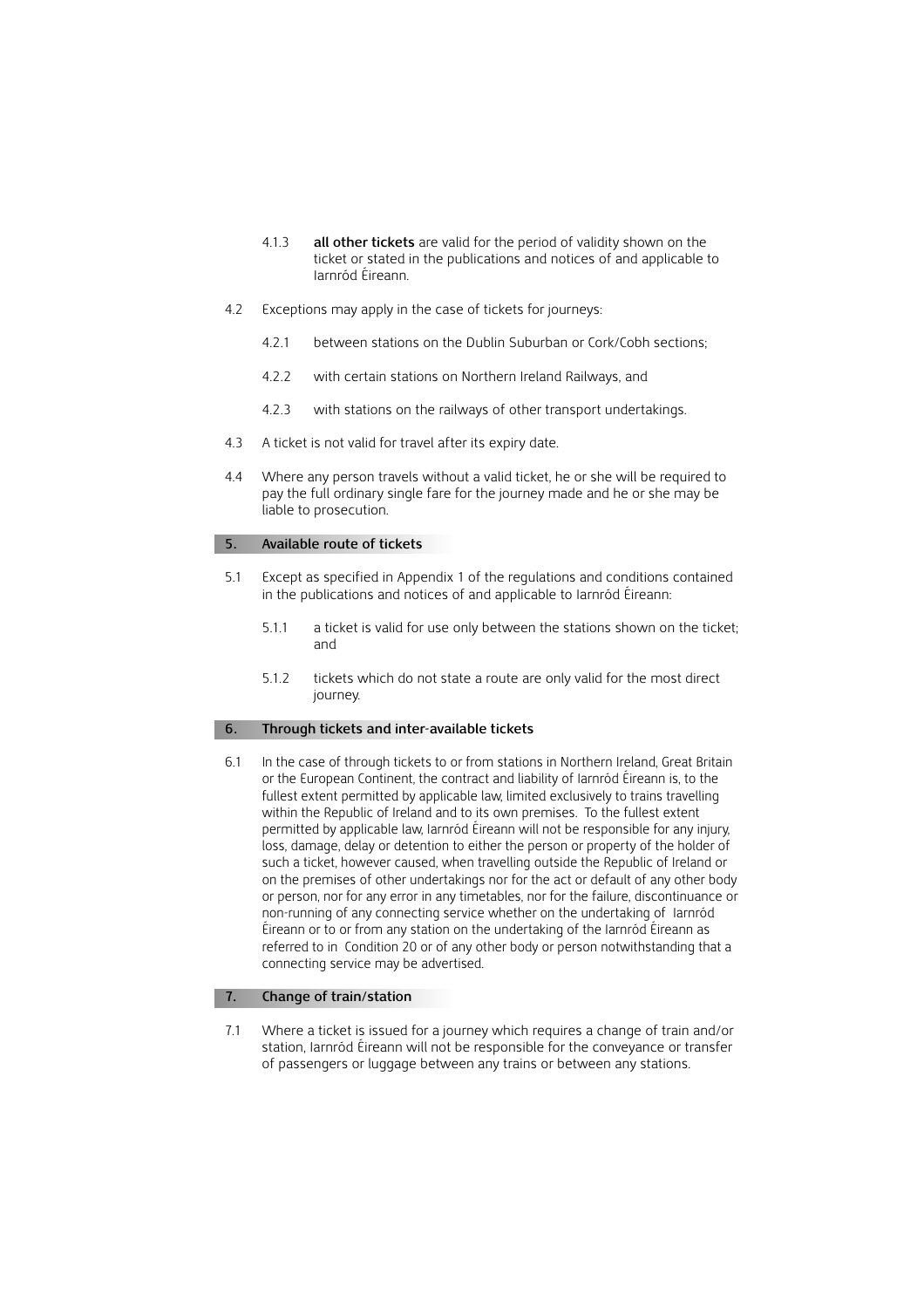### **8. Break of journey**

- 8.1 Except as may be specified in the publications and notices of and applicable to Iarnród Éireann, the holder of an single ticket may break his or her journey at intermediate stations on any route for which the ticket is valid within the period of validity of the ticket.
- 8.2 Except as may be specified in the publications and notices of and applicable to Iarnród Éireann, the holder of an return ticket may break his or her journey at intermediate stations on any route for which the ticket is valid, provided the journey is completed within the same calendar day, except where the timetable does not permit, in which latter case the journey must be completed on the next available service.

### **9. Group travel**

- 9.1 In the case of group tickets all members of the group must travel together as a group on outward and return journeys.
- 9.2 All members of the group must be available for boarding at least 30 minutes before the advertised departure time of the train.

### **10. Using tickets from any other stations**

 beyond or short of that for which the ticket is valid will be liable to pay the full ordinary single fare for the journey made and he or she may be liable to 10.1 Subject to Condition 8, any passenger using a ticket for any station, either prosecution.

### **11. Re-booking at intermediate stations**

 an intermediate station for the purpose of continuing their journey by the same train. Two or more tickets covering different portions of one journey are liable to pay the full ordinary single fare for the journey made and he or she 11.1 Except where specially authorised, passengers are not permitted to re-book at not available unless the fares paid for such tickets are equivalent in amount to the price of a single journey ticket between the same points. Any passenger using two or more tickets covering different portions of one journey will be may be liable to prosecution.

### **12. Production of tickets**

- 12.1 Tickets remain the property of Iarnród Éireann and must be presented at any time during the journey or if required delivered up when demanded by an authorised employee of Iarnród Éireann or person on whose undertaking the tickets are valid. Passengers failing to produce their tickets will be liable to pay the full ordinary single fare for the journey made and he or she may be liable to prosecution.
- 12.2 Where a passenger requests permission to retain a used ticket for valid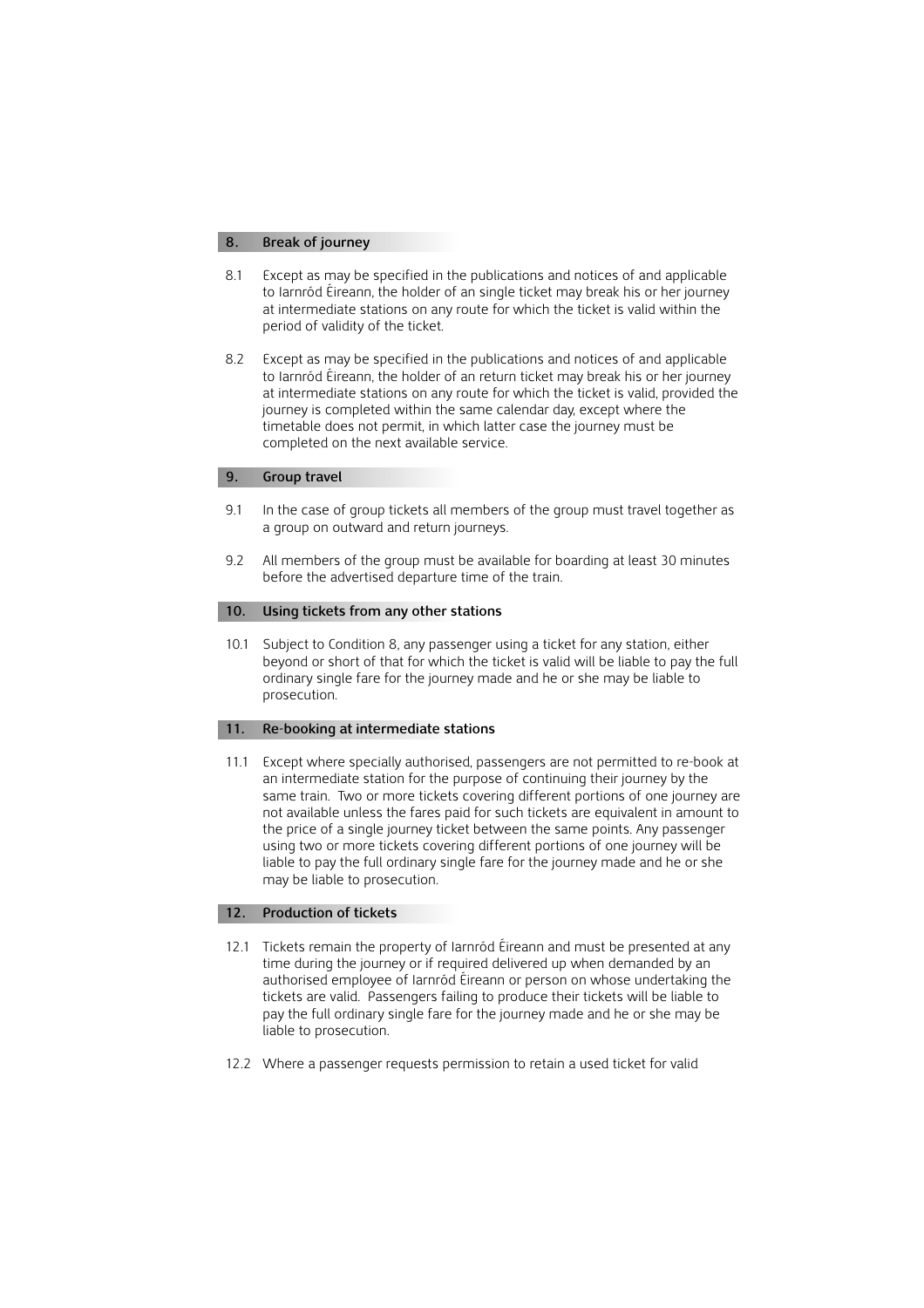reasons during the final ticket check on a particular journey, he or she may be permitted to keep the ticket at the discretion of Iarnród Éireann.

12.3 Passengers must retain their tickets until they have exited the station of their destination and they must dispose of their tickets in an appropriate manner in accordance with litter laws.

### **13. Passengers entering wrong trains**

 not, to the fullest extent permitted by applicable law, in any circumstances be liable for any injury, loss, damage or inconvenience arising by reason of the 13.1 Passengers are responsible for ensuring that they join the correct train (and the correct part of the train) and that they alight at the right station (whether for the purpose of change of trains or otherwise) and Iarnród Éireann shall failure on the part of passengers so to do.

### **14. Children**

- 14.1 Except as may be specified in the publications and notices of and applicable to Iarnród Éireann, children under five years of age may travel free of charge when accompanied by an adult passenger holding a valid ticket for the journey provided such children do not occupy seats that are required for fare paying passengers.
- 14.2 Subject to restrictions on certain trains, children from their fifth to their sixteenth birthday are entitled to discounts on most tickets.
- 14.3 Where there is a doubt regarding the age qualification, it will be the responsibility of the passenger to produce satisfactory evidence of age to secure the reduced fare.
- 14.4 The supervision of any child is the responsibility of the passenger with whom the child is travelling and Iarnród Éireann shall not in any case be liable in relation thereto.
- 14.5 Iarnród Éireann does not provide nor is there any duty on Iarnród Éireann to provide any supervision on its passenger services.

### **15. Kid + Family tickets**

15.1 Kid + Family tickets are issued to parties of one or two adults with up to four children under 16 years of age. At least one child must travel for the ticket to be valid. Only one Kid + Family ticket can be used for each travelling party.

### **16. Fraudulent use of authorisation documents**

 authorisation document used or about to be used in conjunction with 16.1 Iarnród Éireann reserves the right to confiscate any ticket, pass or fraudulent or suspected fraudulent travel.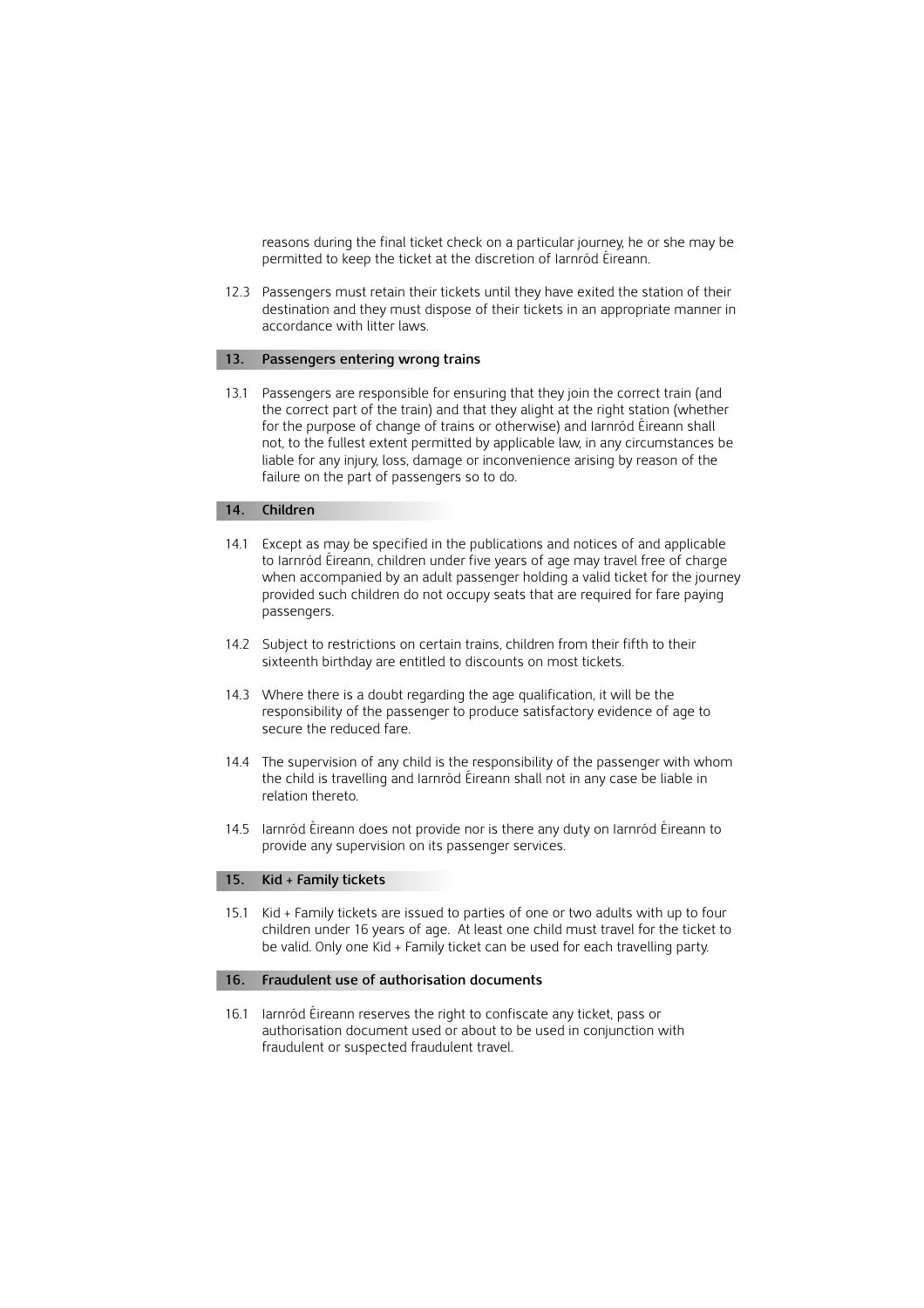### **17. Torn, mutilated, lost or stolen unused tickets**

17.1 Any ticket, which has become defaced, illegible, mutilated, torn or split will not be valid for travel. Iarnród Éireann does not undertake to issue a duplicate ticket or refund in respect of any such ticket.

### **18. Travelling in superior class of carriage**

- 18.1 Subject to Condition 19.2, standard class ticket holders may only travel in First Class, CityGold or 1st Plus accommodation on payment of the difference between the standard class fare and the First Class, CityGold or 1st Plus fare (as the case may be).
- 18.2 Where a First Class, CityGold or 1st Plus ticket holder is not provided with a pre-booked seat and/or the advertised in-seat catering service, he or she may travel in standard class accommodation and claim a refund of the difference between the appropriate First Class, CityGold or 1st Plus fare (as the case may be) and the standard class fare, provided that his or her ticket is endorsed by an authorised employee of Iarnród Éireann showing that the pre-booked seat and/or the advertised in-seat catering service was/were not available.
- 18.3 Passengers must be available for boarding 10 minutes before the advertised departure time of the train.

### **19. Accommodation in trains**

- 19.1 All fares are accepted and tickets issued on the condition that where there is insufficient accommodation in a train, or in carriages of the class for which the ticket is issued, Iarnród Éireann shall incur no liability for failure to carry the passenger by a particular train. In such cases arising at the commencement of a journey, passengers holding single or return tickets may have the fare paid for the unused ticket returned provided the whole ticket (both outward and return portions in the cases of return tickets) is surrendered at the booking office immediately on the departure of the train.
- 19.2 Where there is insufficient accommodation of the class for which a passenger holds a ticket, such passenger shall not be entitled to travel in a superior class of accommodation without paying the extra fare. In exceptional circumstances Iarnród Éireann may permit passengers who do not hold tickets of such class to travel in a superior class of accommodation, and the other users of such superior accommodation shall not be entitled to any refund on account thereof.
- 19.3 To the fullest extent permitted by applicable law, Iarnród Éireann shall not in any case be liable to any person for injury, loss, damage or inconvenience in consequence of any passengers being conveyed in a compartment in excess of the number which it is constructed to carry.
- 19.4 Passengers are not permitted to travel in any locomotive or vehicle other than those specifically for the conveyance of passengers.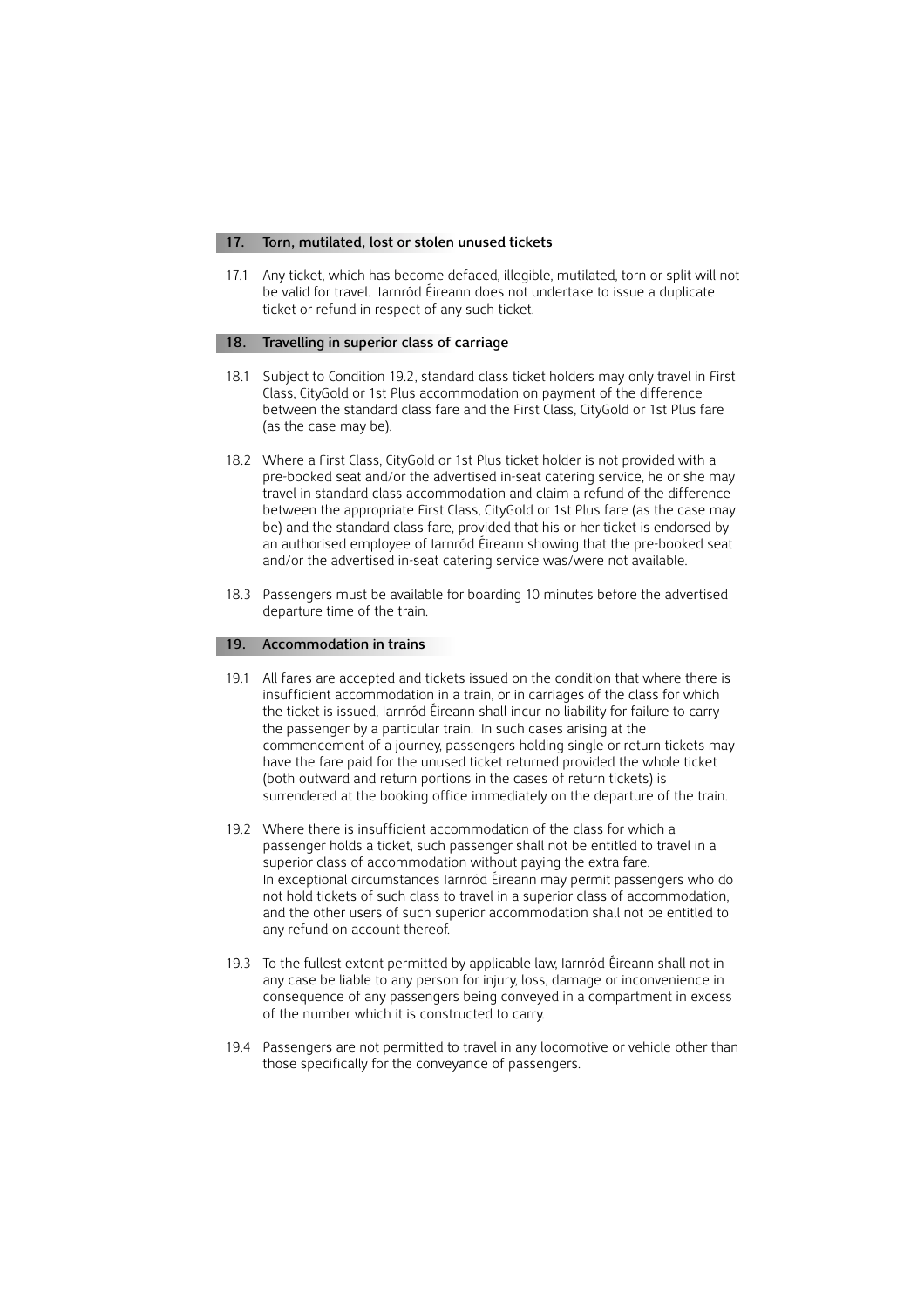### **20. Timetable and train services**

- the date of issue, but are subject to alteration at any time without notice. 20.1 The arrangements shown in Iarnród Éireann timetables are those in force at
- operation of its trains to scheduled times, but no responsibility whatsoever 20.2 Every reasonable effort will be made by Iarnród Éireann to ensure the will be accepted for any failure to operate a particular service or for any error appearing in its timetables.
- detention or unforeseen incident resulting from failure to keep these times or 20.3 Iarnród Éireann shall not be liable for loss including consequential loss, delay, to run at all.
- 20.4 Iarnród Éireann shall be at liberty:
	- 20.4.1 to despatch trains before times shown in the timetable; but would only do so in exceptional circumstances.
	- 20.4.2 to suspend or discontinue the issue of tickets or to suspend or discontinue the running of trains or to alter the times of starting or arrival of trains whenever it considers it expedient to do so.
- may entitle ticket holders to a discount voucher or a refund. 20.5 Where a train is cancelled or delayed for any reason within the reasonable control of Iarnród Éireann, the terms of Iarnród Éireann's Customer Charter

### **21. Closing of entrances to and exits from stations and platforms**

 21.1 Iarnród Éireann reserves the right to close the entrance to or exit from any station or platform at such time before or after the advertised time of departure of any train as it may consider expedient.

### **22. Purchase of tickets – change**

- 22.1 Passengers should examine their tickets to ensure that the details on the ticket are correct and they should also check any change given at the time of purchase as Iarnród Éireann will not be responsible for mistakes discovered afterwards.
- 22.2 Iarnród Éireann may not always be in a position to give change, nor be in a position to process credit or debit cards either at stations or on trains.

### **23. Validation of tickets**

23.1 At stations where ticket validating facilities operate, passengers are obliged to validate or have validated any ticket which requires validating before boarding the train.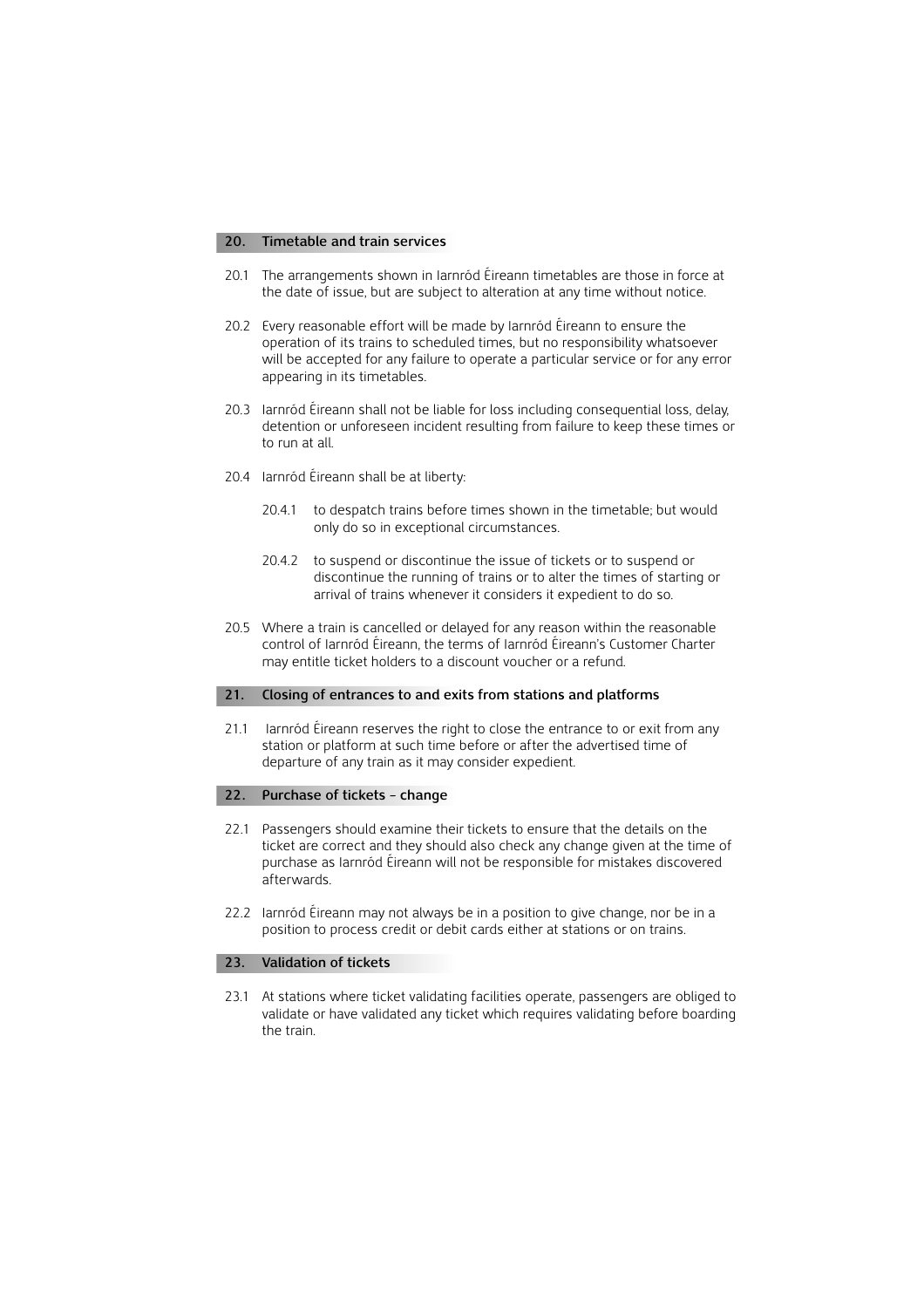### **24. Refunds**

- 24.1 The following conditions apply in respect of any application for a refund:
	- 24.1.1 an administration charge applies to each ticket in respect of which an application is made for a refund;
	- 24.1.2 tickets which are stolen or lost will not be eligible for refund;
	- 24.1.3 persons claiming to be entitled to free or reduced rate travel who fail to produce proper documentation at the time of purchase will be liable to pay the appropriate fare and any subsequent application for a refund will not be considered;
	- conditions with a medical certificate or appropriate letter from the 24.1.4 an application for a refund in respect of season or multi-journey tickets will only be considered due to illness or change in work employer attached;
	- entire party does not travel will only be considered with tickets which 24.1.5 an application for a refund in respect of a group ticket where the are suitably endorsed by an authorised employee of Iarnród Éireann;
	- cancellation is received in advance, but will be subject to the special 24.1.6 an application for a refund in respect of 1st Plus, 1st Class or Citygold or any reserved service will not be considered unless notice of conditions stated or in the publications and notices relating to such tickets, including any electronic communication of such conditions.
	- 24.1.7 single tickets or outward portions of return tickets purchased other than by way of reservation are non-refundable unless surrendered at the booking office immediately after departure of the train;
	- 24.1.8 an application for a refund for a return ticket issued other than by way of reservation must be submitted to Iarnród Éireann within 28 days of the expiry date of the ticket;
	- 24.1.9 Irish Explorer or Rambler tickets are not eligible for refund;
	- ticket or ticket purchased from any travel agent must be made to the 24.1.10 an application for a refund in respect of a prepaid single contract issuing office.

### **25. Free travel scheme for holders of free travel cards**

 25.1 Holders of free travel cards from the Department of Social and Family Affairs ticket for a journey between any two stations. or the Department of Defence must obtain an appropriate free travel scheme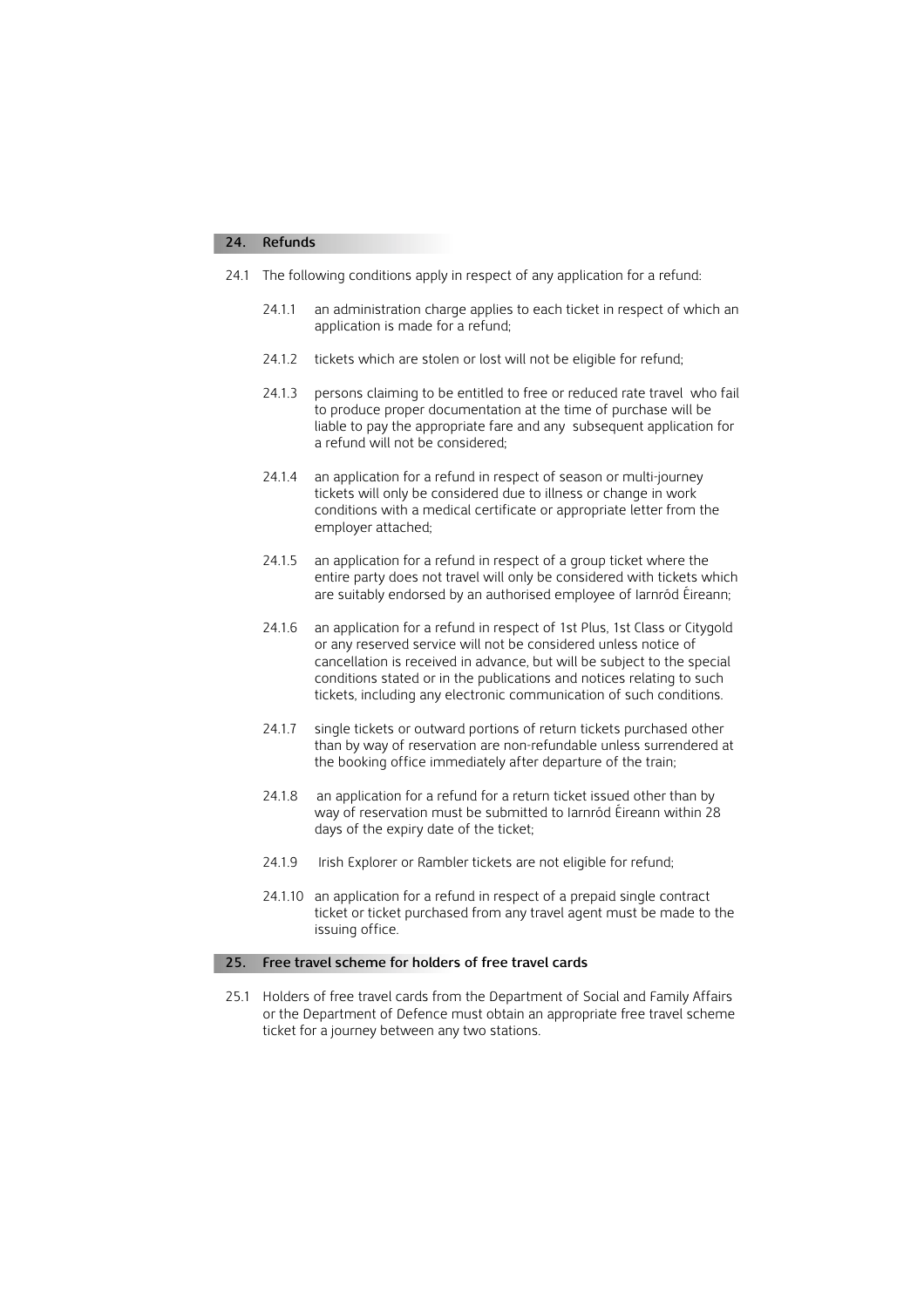# **SECTION B**

**CONDITIONS OF ISSUE OF TICKETS FOR INTERNAL TRAVEL ON THE DUBLIN SUBURBAN RAIL SECTION (BALBRIGGAN/HOWTH/MAYNOOTH/KILCOOLE/HAZELHATCH, CELBRIDGE)** 

**26. These tickets are issued subject to the conditions of ordinary passenger tickets and to the special conditions stated on the tickets or in Iarnród Éireann's publications and notices relating to such tickets and such special conditions, if inconsistent with such foregoing conditions, shall prevail.** 

### **27. Single tickets**

27.1 Single tickets are not transferable and are valid for the date of issue only.

### **28. Ordinary return tickets**

28.1 Ordinary return tickets are not transferable and are valid for the date of issue only.

### **29. All other tickets**

 29.1 All other tickets are valid according to the special conditions relating to such tickets, which are contained in Iarnród Éireann's publications and notices.

### **30. Validation of tickets**

30.1 Passengers are obliged to validate or have validated their Suburban Rail tickets before boarding the train.

### **31. Children (other than school children)**

31.1 Except as may be specified in the publications and notices of, and applicable to Iarnród Éireann, children "under three years" of age may travel free of charge when accompanied by an adult passenger holding a valid ticket for the journey provided such children do not occupy seats that are required for farepaying passengers; children from their third to their sixteenth birthday are conveyed at a reduced fare.

### **32. Children (travelling to and from school only)**

- 32.1 School children's reduced fares apply to children between their third and sixteenth birthday travelling between home and school in connection with normal classes up to17:00 hours, Monday to Friday.
- 32.2 School children' reduced fares do not apply to travelling to or from football matches, plays, films or other extra curricular activities. In such cases, ordinary children's fares are applicable.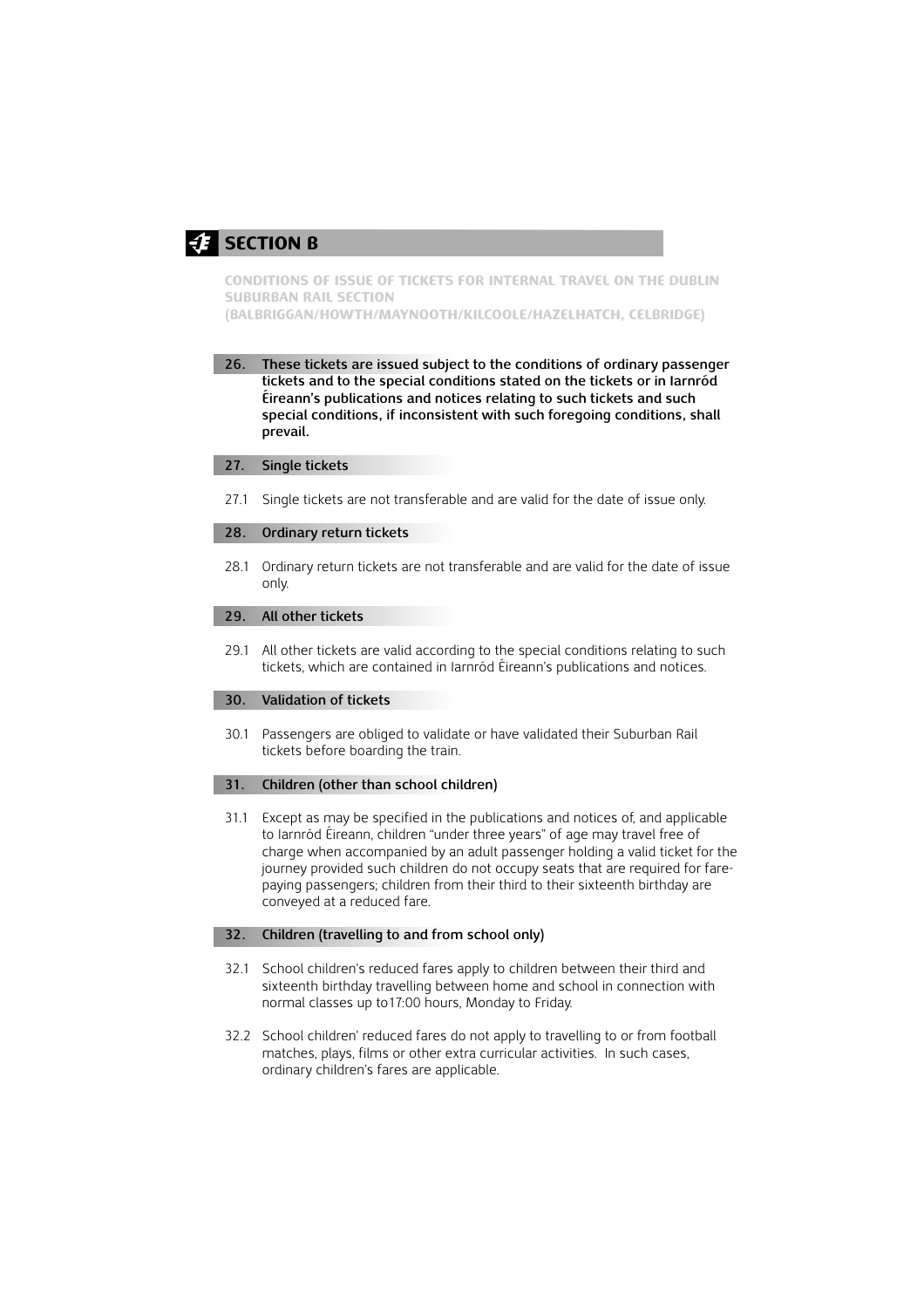32.3 School children's reduced fares are available only during normal school terms and do not apply to children attending classes outside normal school terms.

### **33. Schoolchild 5 Day tickets (travelling to and from school only)**

- 33.1 Schoolchild 5 Day tickets are available only to accredited school children (between their third and sixteenth birthday) holding an accompanying certificate card issued by Iarnród Éireann.
- 33.2 Schoolchlid 5 Day tickets are only valid for use with a certificate card issued by Iarnród Éireann.

### **34. Scholar 5 Day tickets**

- 34.1 Scholar 5 Day tickets are available only to accredited scholars (between their third and sixteenth birthday) holding an accompanying certificate card issued by Iarnród Éireann.
- 34.2 Scholar 5 Day tickets are only valid for use with a certificate card issued by Iarnród Éireann.

### **35. Production of certificate cards**

35.1 Certificate cards remain the property of Iarnród Éireann and must be presented at any time with the appropriate ticket during the journey or if required delivered up when demanded by an authorised employee of Iarnród Éireann. Passengers failing to produce their certificate card and appropriate ticket will be liable to pay the appropriate fare for the journey made and he or she may be liable to prosecution. Any subsequent applications for a refund will not be considered.

### **36. Commuter season tickets**

- 36.1 Commuter season tickets are issued subject to the conditions of issue of ordinary passenger tickets, where applicable, and to the special conditions stated on the tickets or in the publications and notices relating to such tickets published from time to time by Iarnród Éireann or any body or person upon whose undertaking the tickets are available and such special conditions, if inconsistent with such foregoing conditions, shall prevail.
- 36.2 Without prejudice to the generality of Condition 36.1, commuter season tickets are issued subject to the following conditions:
	- open from time to time for passenger traffic during the period of 36.2.1 the ticket is only valid at and between the stations named thereon including (unless otherwise stated) such intermediate stations as are validity of the ticket;
	- 36.2.2 36.2.2 tickets must be presented with CIE/Iarnród Éireann Photo I.D. Card of the ticket holder with the corresponding validation number thereon;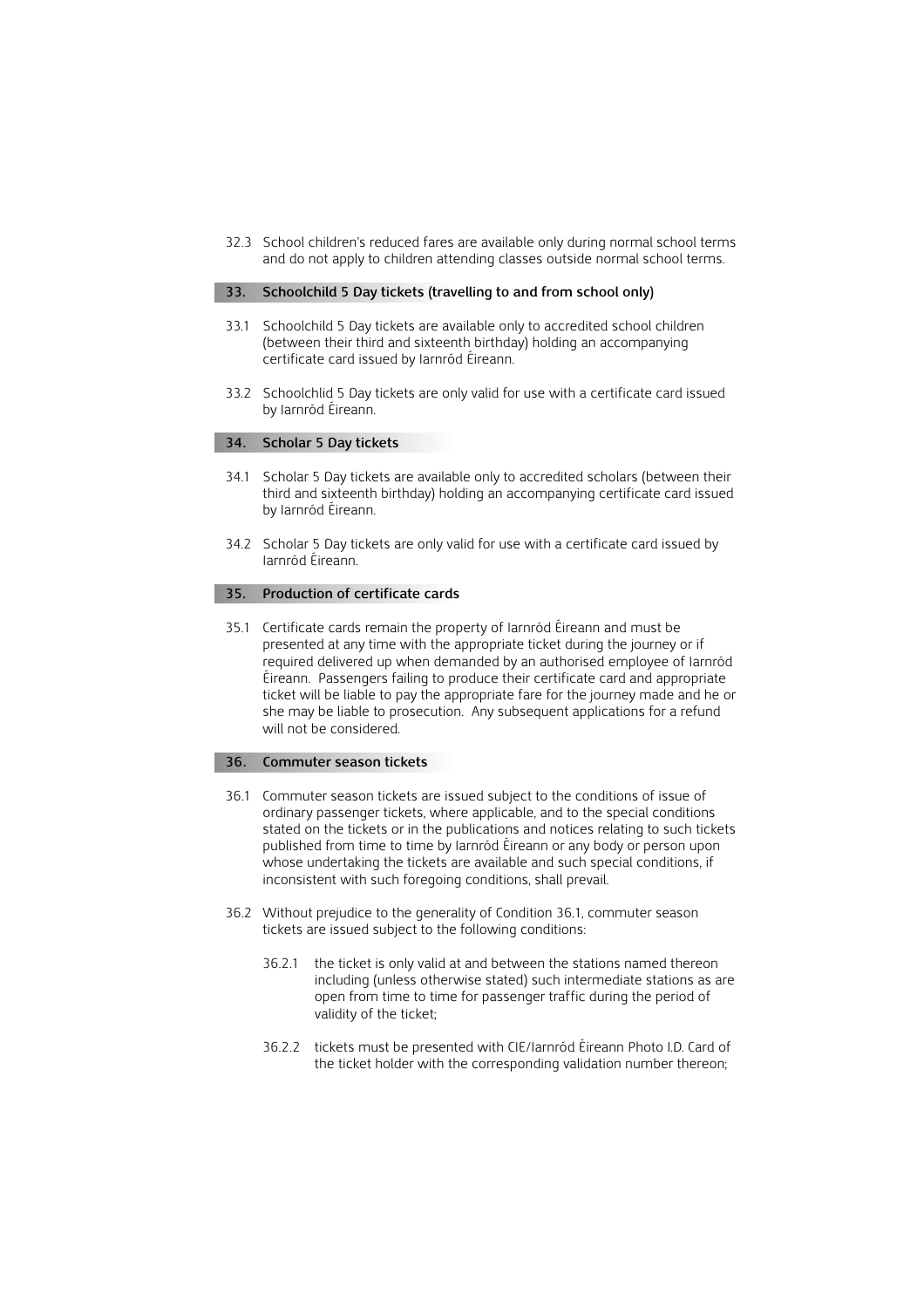- 36.2.3 tickets are valid for the period of issue only and refunds or extensions are not available;
- 36.2.4 tickets, which are lost or stolen, will not be replaced;
- 36.2.5 tickets are not transferable and do not confer any priority upon the holders over any other passengers;
- 36.2.6 a charge will be made in respect of the issue of a CIE/Iarnród Éireann Photo I.D. Card; and
- 36.2.7 Photo ID Cards remain the property of Iarnród Éireann or Córas Éireann (as the case may be) and must be presented at any time during the journey or if required delivered up when demanded by an authorised employee of Iarnród Éireann. Passengers failing to produce their Photo ID Card and ticket will be liable to pay the appropriate fare for the journey made and he or she may be liable to prosecution. Any subsequent application for a refund will not be considered

### **37. Break and resumption of journey**

 issued for travel between two stations on the DART/Suburban Rail system 37.1 Except as may be specified in the publications and notices of and applicable to Iarnród Éireann, the holder of a single ticket, return ticket or any ticket may not break and resume his or her journey at intermediate stations.

### **38. Luggage and items accompanying passengers**

- 38.1 Passengers travelling on the DART/Suburban Rail system are not permitted to take with them the following:
	- 38.1.1 prams (other than folded);
	- 38.1.2 cycles (except folded, covered bicycles), motor cycles, scooters or any motorised vehicles other than vehicles (approved by Iarnród Éireann) used for mobility impaired passengers;
	- 38.1.3 personal luggage (other than such luggage as is carried by hand by the passenger himself/herself and causes no inconvenience to other passengers);
	- 38.1.4 portable seating; or
	- 38.1.5 dogs, other animals, reptiles or birds of any nature, except for approved guide dogs for the visually impaired.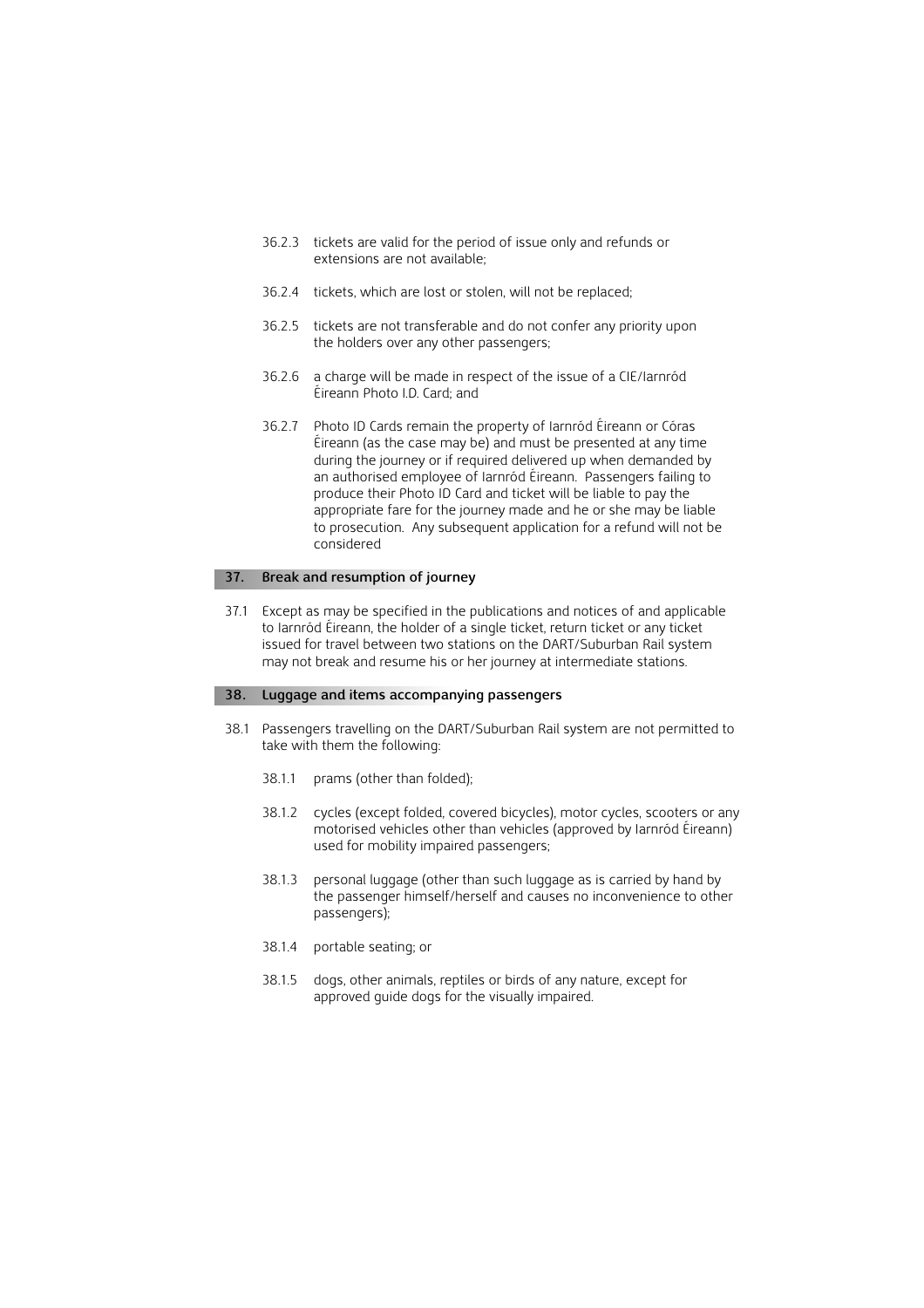

### **CONDITIONS OF ISSUE OF TICKETS BETWEEN CORK/COBH SUBURBAN STATIONS**

**39. These tickets are issued subject to the conditions of ordinary passenger tickets and to the special conditions stated on the tickets or in Iarnród Éireann's publications and notices relating to such tickets and such special conditions, if inconsistent with such foregoing conditions, shall prevail.** 

### **40. Period of validity of tickets (ordinary)**

- 40.1 Single tickets and the outward portions of return tickets are valid for the date shown on the ticket.
- 40.2 Return portions of return tickets are valid for the period of validity shown on the ticket.

### **41. All other tickets**

 41.1 All other tickets are valid according to the special conditions relating to such tickets, which are contained in the Iarnród Éireann's publications and notices.

# **EFTION D**

### **CONDITIONS OF ISSUE OF INTERCITY SEASON TICKETS**

- **42. These tickets are issued subject to the conditions of issue of ordinary passenger tickets, where applicable, and to the conditions relating to season tickets published from time to time by Iarnród Éireann or any body or person upon whose undertaking the tickets are available and also to the following conditions, and in the case of any conflict between such conditions the following conditions shall prevail:**
- 42.1 a season ticket is not transferable and it does not confer any priority upon the holder over any other passengers;
- 42.2 Iarnród Éireann shall not in any case be liable for any consequences arising from:
	- 42.2.1 the suspension or discontinuance of the running of any train or vehicle or the alteration of the times of starting or arrival of such train, or of any alteration in the number of trains or vehicles;
	- 42.2.2 the absence of seating accommodation in any train or vehicle; or
	- 42.2.3 any delay or detention;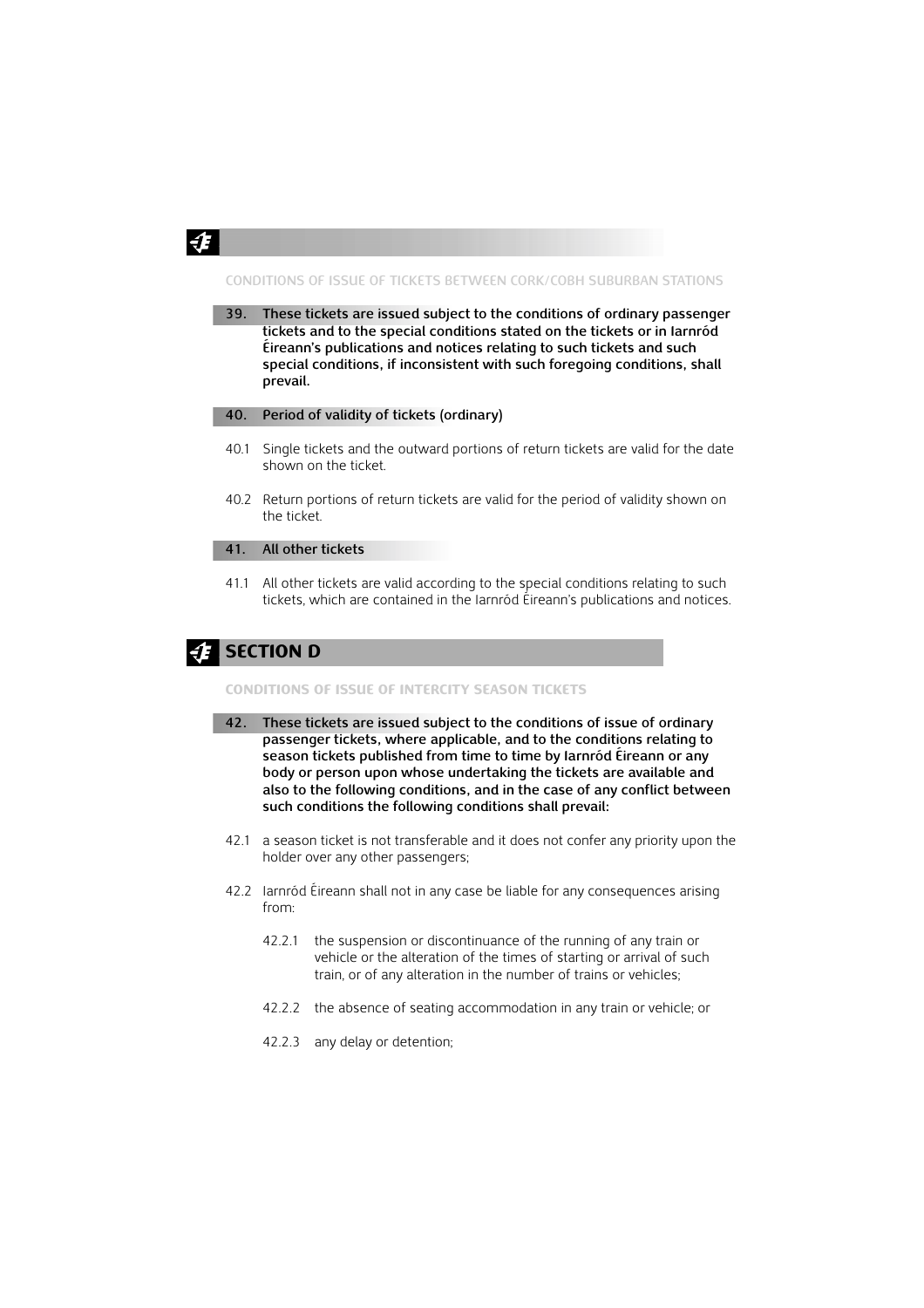- particular train or vehicle, and if the holder travels by any other mode of 42.3 Iarnród Éireann does not undertake to carry the holder of the ticket in any transport he/she will not be entitled to any allowance in respect thereof;
- 42.4 the ticket is only valid at and between the stations named thereon including (unless otherwise stated) such intermediate stations as are open from time to time for passenger traffic during the period of validity of the ticket;
- Éireann and if not so produced the holder shall be liable to pay the full fare for 42.5 the ticket must be produced on demand to any official or employee of Iarnród the journey made and he or she may be liable to prosecution;
- 42.6 if the ticket is lost, immediate notice must be given to Iarnród Éireann. A duplicate ticket may, at the discretion of Iarnród Éireann be issued upon payment of a nominal fee. If the original ticket is subsequently found, it must be returned at once to Iarnród Éireann;
- 42.7 monthly season tickets are valid to the last day of the month. Season tickets issued for a shorter period than one month (except weekly) will be charged for as one month;
- 42.8 the validity of unlimited weekly season tickets will terminate on the Sunday following the date of issue;
- 42.9 the holder of a ticket who travels in a class of accommodation superior to that for which the ticket is issued, shall be liable to pay the supplementary charge for the superior class of travel;
- 42.10 Iarnród Éireann reserves the right to refuse to issue or renew a season ticket;
- 42.11 in the event of a breach of any of these conditions, the ticket will be forfeited and delivered up on demand to any employee of Iarnród Éireann;
- CIE/Iarnród Éireann Photo I.D Card available for inspection at all times. The holder of a student ticket must also have a valid student identity card as may be specified from time to time by Iarnród Éireann; and 42.12 the holder of a season ticket (whether weekly, monthly or annual) must have a
- 42.13 the acceptance of a season ticket, or any renewal thereof, will be held to constitute the acceptance of the conditions and regulations of Iarnród Éireann.

# **E SECTION E**

**RESERVATIONS OF SEATS ON TRAINS** 

### **43. Reservations of seats on trains.**

43.1 Iarnród Éireann (in addition to its rights by common law, statute, contract or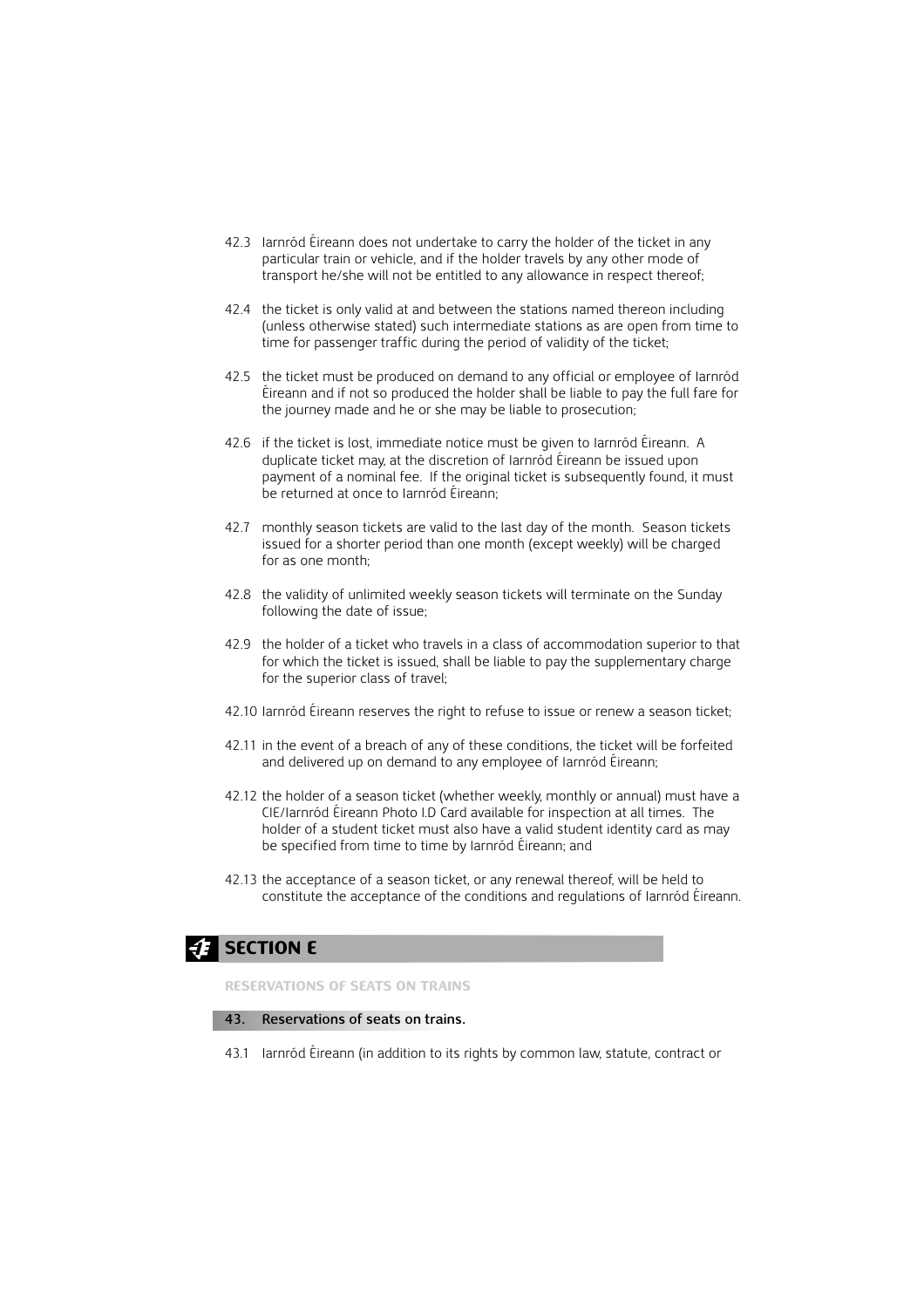otherwise) reserves the right to assign to passengers the seats, which they are to occupy.

- 43.2 A passenger shall not occupy a seat reserved for or assigned by Iarnród Éireann to another passenger.
- 43.3 Reserved seat tickets are issued subject to the conditions and regulations applicable to the passenger ticket to which the reserved seat ticket relates and to the special conditions, that Iarnród Éireann is not deemed to undertake to provide particular seats in the appropriate class, or any seats, and failure to do so will impose no liability upon Iarnród Éireann other than to refund the reservation fee paid.
- 43.4 Reserved seat tickets are valid only on production of the passenger tickets covering the journey and must be shown to and given up as required to Iarnród Éireann's employees or agents.
- 43.5 Reserved seats must be claimed prior to the advertised departure time of the train.
- be available for boarding at least twenty minutes prior to the advertised 43.6 Passengers at terminal stations who wish to claim their reserved seats must departure time of the train.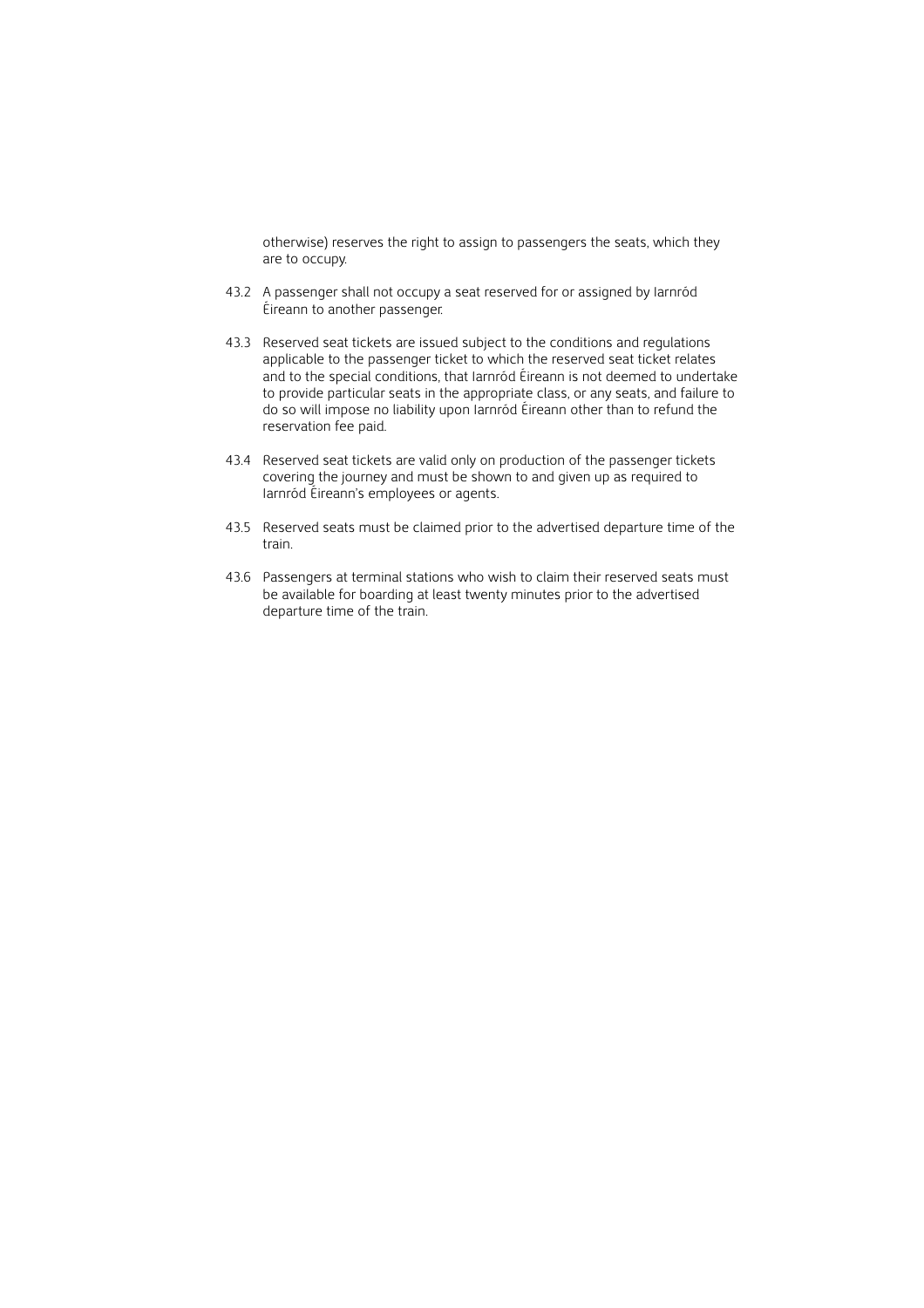### **REGULATIONS AND CONDITIONS APPLICABLE TO PASSENGER LUGGAGE**

### **1. Luggage and items accompanying passengers**

- 1.1 Personal luggage, buggies, prams, bicycles and other articles accompanying passengers are only received upon and subject to:
	- 1.1.1 the foregoing conditions in so far as they are applicable,
	- 112 the following regulations and conditions,
	- 1.1.3 the bye-laws, regulations and conditions contained in the notices of and applicable to Iarnród Éireann,
	- 1.1.4 the bye-laws, regulations and conditions of any other body or person in so far as the luggage is concerned, on the undertaking of that body or person.
- reserves the right to refuse to carry heavy or bulky luggage or bicycles, prams, 1.2 Notwithstanding any other provision to the contrary, Iarnród Éireann buggies and animals (other than guide dogs) or birds by any train, or where, in the opinion of Iarnród Éireann, any vehicle containing an internal combustion engine may constitute a fire hazard, or where the loading or unloading of the foregoing items may delay any train.
- 1.3 Iarnród Éireann does not undertake to provide luggage accommodation on all trains, on any train, or on any bus which may be substituted for part of, or for all of any journey.

### **2. Weight Allowance**

 2.1 Subject to these regulations and conditions the under mentioned passengers are permitted to take with them, without extra charge and irrespective of class of travel, the quantities of luggage set out hereunder: -

|                                                                                         | <b>Articles</b>  | Weight        |
|-----------------------------------------------------------------------------------------|------------------|---------------|
| (i) Children holding tickets at less than adult fare                                    | Personal luggage | 25kg / 55lbs  |
| (ii) Children travelling to or from school                                              | Personal luggage | 50kg / 110lbs |
| (iii) Passengers holding adult tickets<br>(including Free Travel Scheme Ticket Holders) | Personal luggage | 50kg / 110lbs |

For the avoidance of doubt, this concession does not apply to certain animals (other than guide dogs) and articles listed in Condition 4.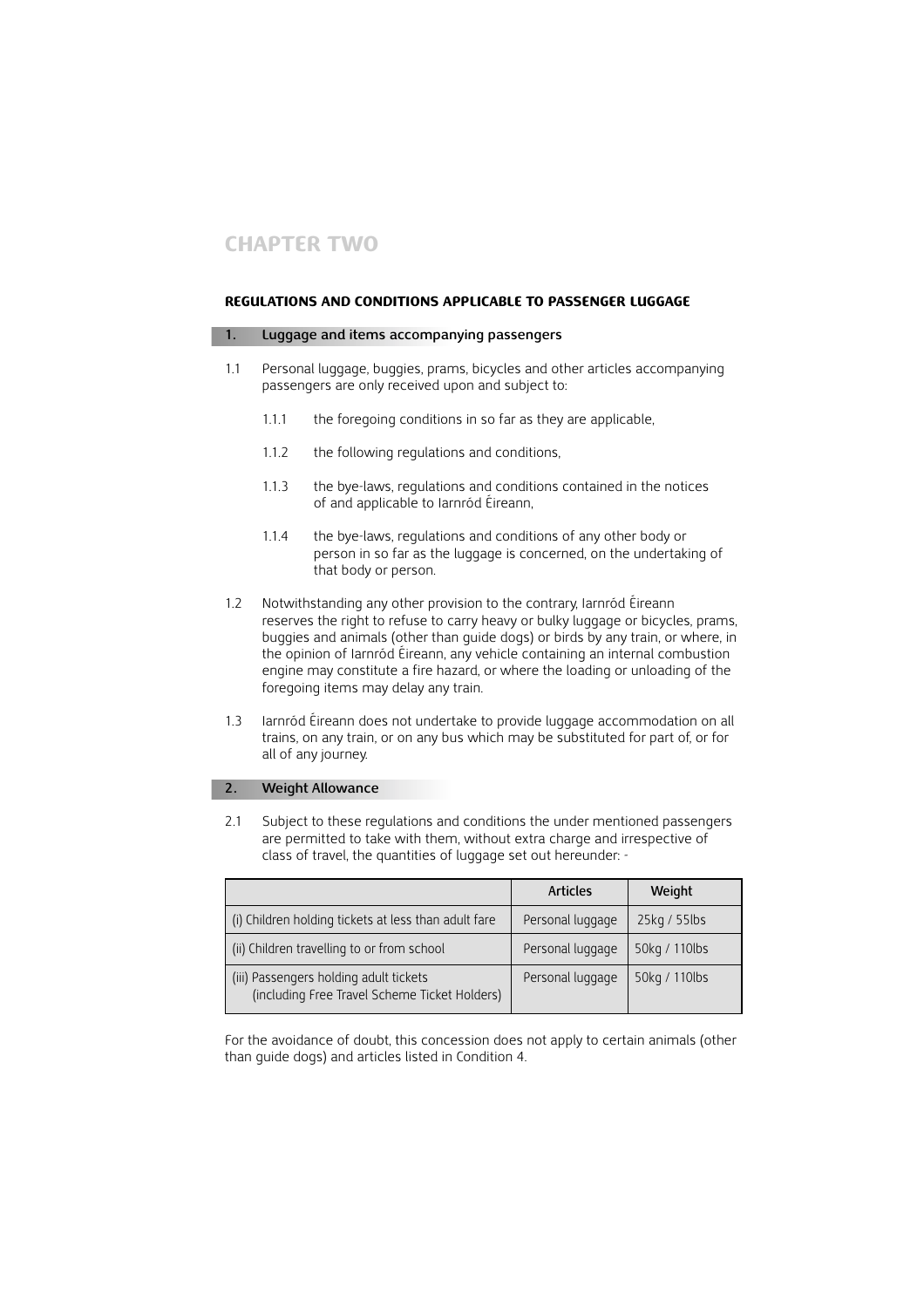### 2.2 **A passenger travelling between stations:**

### **2.2.1 on the Dublin Suburban Rail System, or**

### **2.2.2 on the Cork/Cobh Suburban Rail System**

 may only take with him or her such luggage as is carried by hand by the passenger himself or herself and causes no inconvenience to other passengers.

### **3. Excess baggage**

- excess luggage charges from time to time in force. The weight per item 3.1 Where a passenger's luggage exceeds the appropriate weight allowance the amount of the excess will be charged for in accordance with the scale of should not exceed 50kg / 110lbs.
- journey, the passenger travelling with such baggage shall be liable for the 3.2 If excess baggage for which charges are not paid is discovered during the excess payment due at his destination station.
- 3.3 Subject to the weight limits prescribed in Condition 2 hereof, articles for personal use which passengers can carry without too much difficulty (hand their seats for stowing such luggage. If, in specially constructed carriages, the to obey the instructions given to them by railway officials, as far as where to luggage) shall be accepted in coaches reserved for passengers and conveyed free of charge. Passengers may use only the free space above and below amount of space is insufficient, luggage should be placed in the luggage compartments specially provided for this purpose. Passengers will be bound stow their luggage is concerned.
- referred to will be carried by Iarnród Éireann subject to the regulations and conditions of and applicable to Iarnród Éireann and to the following special 3.4 Unless a consignment note is required, the luggage merchandise and articles conditions, and in the event of any conflict between such regulations and conditions and the following conditions, the latter shall prevail:
	- 3.4.1 the price of the ticket issued to the passenger shall be deemed to be for the carriage of the passenger alone;
	- 3.4.2 Iarnród Éireann shall not be liable for any loss of or from or damage or delay to such merchandise and articles, however caused;
	- 3.4.3 Iarnród Éireann reserves the right to withhold any licence granted under this condition without notice in respect of any merchandise or articles whatsoever and to require payment of the full ordinary charges in respect thereof.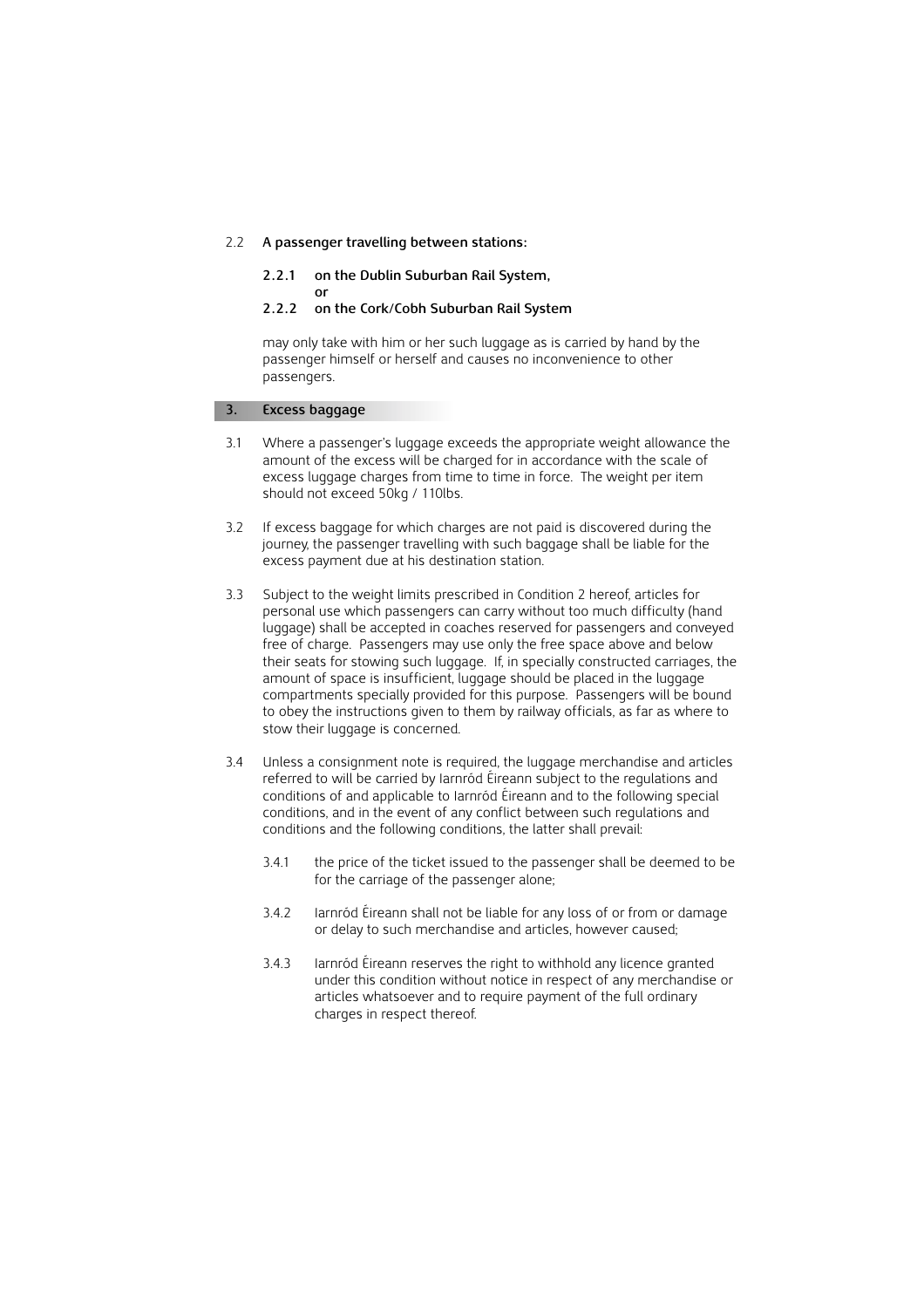### **4. Articles which passengers are not permitted to take with them by train.**

- 4.1 Passengers are not permitted to take with them by train:
	- 4.1.1 articles which may not be carried by law;
	- or inflammable articles or materials, those liable to cause fires, charged with electricity, gas, oil or other inflammable liquid or vapour 4.1.2 dangerous goods and articles, particularly loaded firearms, explosive poisonous, radioactive or corrosive products, cylinders containing compressed or liquefied gases, motor cycles and motor scooters and anything infectious or harmful to health;
	- 4.1.3 animals (other than guide dogs) or birds.

### **5. Dogs**

- 5.1 Dogs (other than guide dogs) must be conveyed in the guard's van. Any such dog must be:
	- 5.1.1 secured with collar and chain and efficiently muzzled. The construction of the muzzle must render it impossible for the dog to bite any person or animal, but it should not prevent the dog from breathing freely or lapping water; or
	- make it impossible for the dog to bite any person or animal. The receptacle must be sufficiently large to allow the dog to stand up and 5.1.2 contained in a wooden case, cage, basket or hamper constructed to lie down with ease and comfort, and must be adequately ventilated.
- Greyhounds must be conveyed in kennels at all times.
- the owner. 5.2 Greyhounds must be conveyed in kennels at all times.<br>5.3 All dogs must be properly labelled giving the name, address and destination of

### **6. Bicycles, prams (not folding), etc. accompanying passengers**

 6.1 All bicycles and buggies etc. must have a label attached, giving the name and destination of the owner. Only one article of each description per passenger is chargeable at the appropriate accompanied rate. Additional articles will be charged at the unaccompanied rate.

### **7. Validity of return tickets for bicycles etc.**

 shall be the same as that of the return ticket held by the passenger. 7.1 The validity of return tickets for bicycles etc. when accompanying passengers

### **8. Addressing, labelling, etc.**

8.1 Each article or package must have a label securely attached, showing in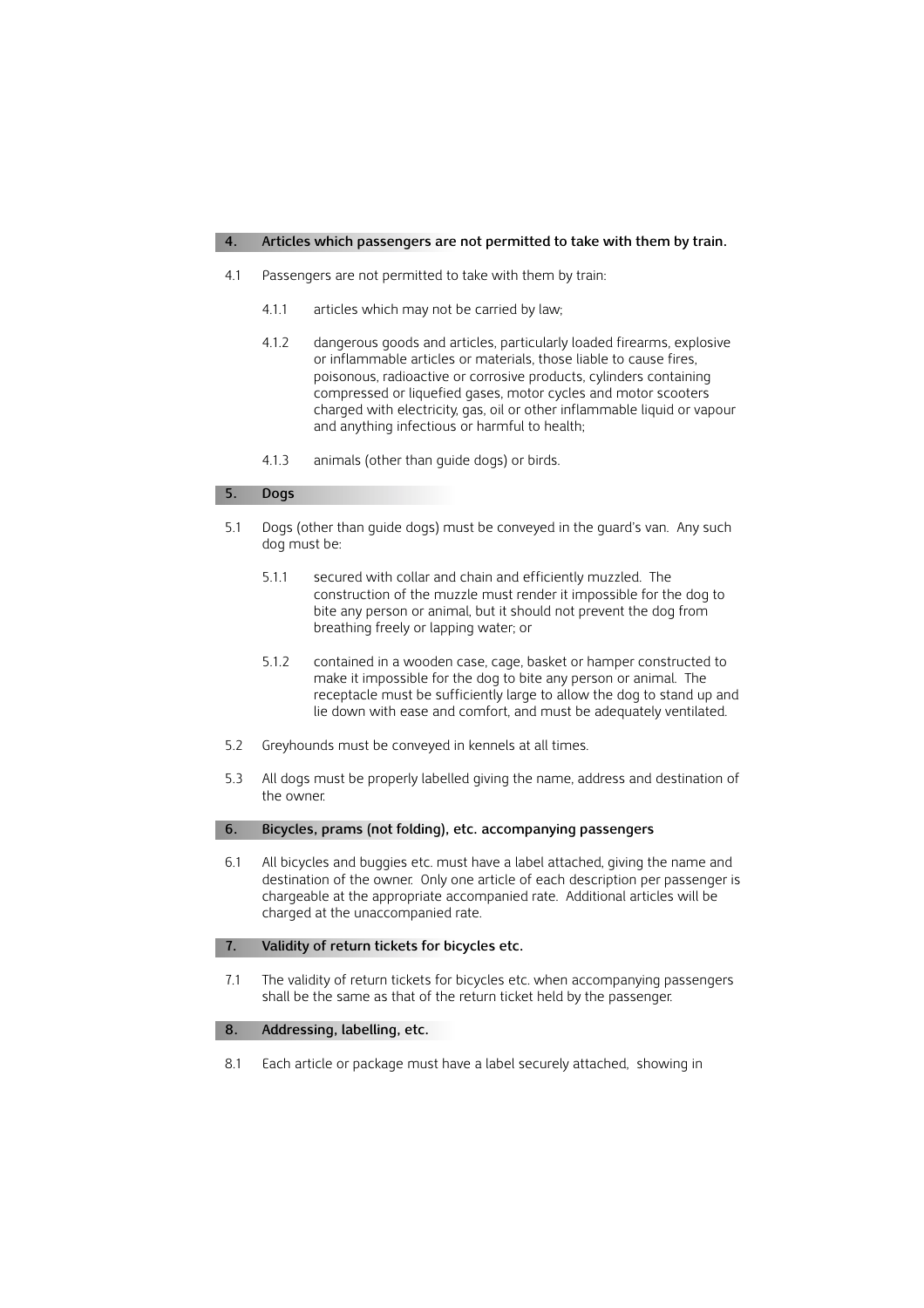NOTE: Passengers are requested to take the precaution of placing a label bearing their name and full address inside each article of luggage, etc. legible and durable writing the name of the passenger and destination station.

8.2 All old or conflicting labels or addresses must be removed or entirely obliterated before the article or package is handed to Iarnród Éireann.

### **9. Delivery to Iarnród Éireann for conveyance in luggage van**

- departure time of the train by which they intend to travel. Iarnród Éireann reserves the right to refuse to carry any large quantity of luggage by any particular train or to accept any article which owing to its size or weight 9.1 In order to avoid delay, passengers with large quantities of personal luggage, etc., should arrive at the station at least 30 minutes before the advertised cannot be conveniently handled.
- 9.2 The accommodation for luggage is very limited and Iarnród Éireann does not undertake to convey heavy or bulky luggage.
- 9.3 Iarnród Éireann will not accept for carriage in the guard's van any passengers' luggage until it has been labelled. Until the luggage is labelled, Iarnród Éireann's employees receive the luggage as the agents of the passenger and have no authority to do so as agents for Iarnród Éireann.
- 9.4 Passengers are not permitted to receive or deliver any article or package at an intermediate station in the course of their journey, and such articles or packages will only be carried subject to payment of the appropriate maximum rate for unaccompanied merchandise.

### **10. Accompanying passengers in the carriage**

10.1 Iarnród Éireann does not accept any liability whatsoever for loss of or from or for damage or delay to articles or packages taken by passengers into the carriages of trains.

### **11. Transfer of luggage between stations**

 11.1 Where passengers have to pass from one station to another for the purpose of continuing their journey, they must make their own arrangements for the transfer of their luggage, and Iarnród Éireann will not accept any liability for loss, damage or delay during such transfer.

### **12. Routing of luggage, etc.**

 notwithstanding any deviation from the usual route. 12.1 Iarnród Éireann may convey luggage, etc. by any route, which Iarnród Éireann may deem reasonable, and these regulations and conditions will apply,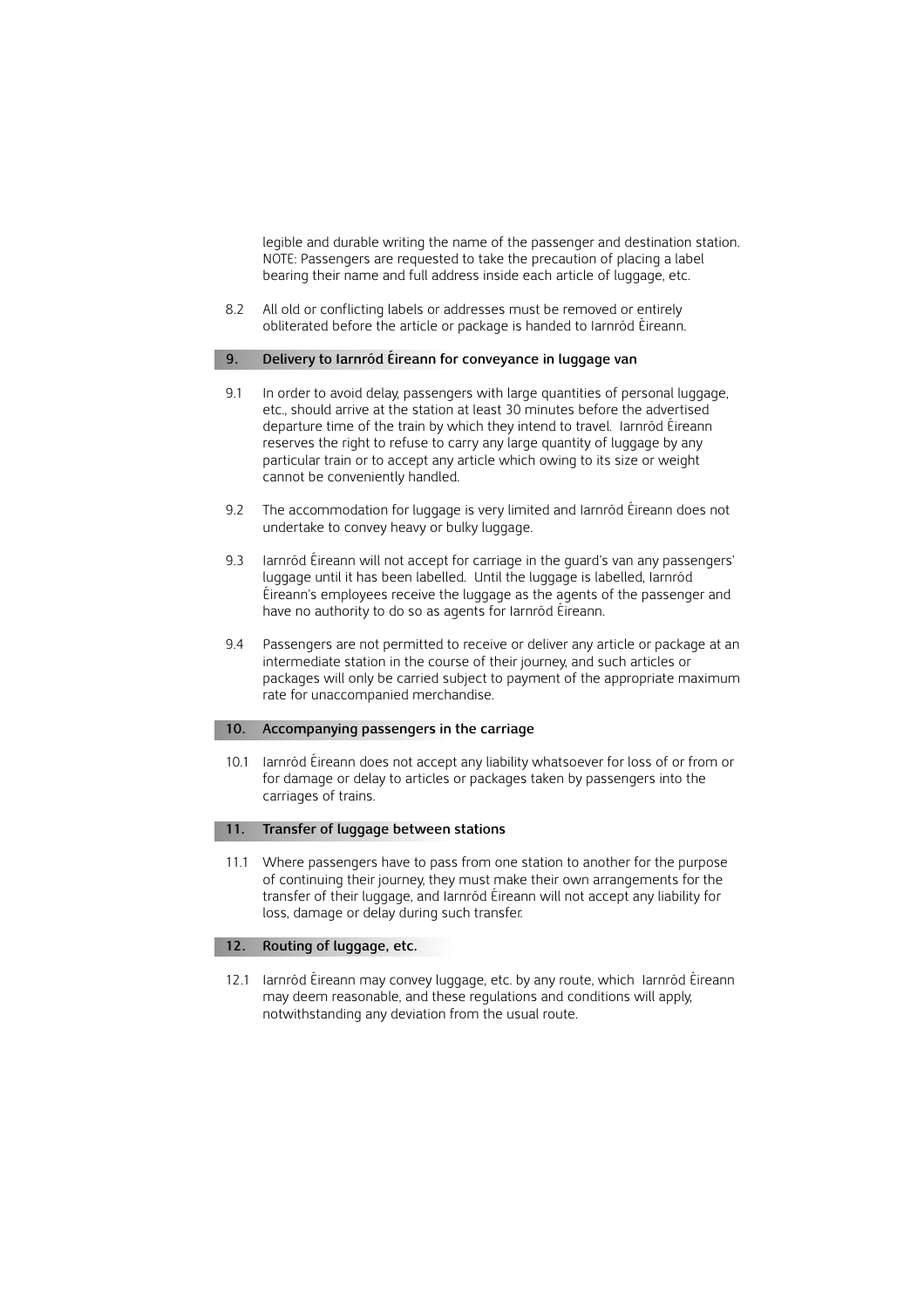### **13. Delivery by Iarnród Éireann**

- 13.1 The transit of any article or package accompanying passengers will (unless otherwise previously determined) be at an end when such article or package has, at the termination of the journey, been unloaded from Iarnród Éireann's luggage vehicle on to the platform and the passenger has claimed it or has had a reasonable opportunity of claiming it.
- 13.2 Iarnród Éireann will not take undertake any responsibility, either as carriers or of the transit as defined above except as provided in Condition 16 hereof. as warehousemen, in respect of any article or package after the termination
- solely responsible for any loss of or damage to the article or package which 13.3 Any assistance rendered by Iarnród Éireann's employees in removing an article or package from Iarnród Éireann's premises, or in transferring it from the platform to a vehicle or otherwise, will be rendered by them as agents for the passenger, and not on behalf of Iarnród Éireann, and the passenger will be may arise during such removal or transfer.
- 13.4 Iarnród Éireann may refuse to deliver any article or package at any station other than to which it is labelled.

### **14. Limitations of liability for loss, damage or delay**

- 14.1 Iarnród Éireann will not be liable:
	- 14.1.1 for loss, damage or delay of or to any property (other than (i) passengers' personal luggage not subject to Condition 14.1.2 hereof, and (ii) merchandise which by Iarnród Éireann's regulations passengers are permitted to take with them) unless a declaration of its nature is made to Iarnród Éireann at the forwarding station and the proper charges paid for its conveyance;
	- value thereof be declared to the official in charge of the parcel office to be paid. Provided always that where such declaration has been exclusive control of such articles or property until re-delivery to the 14.1.2 for loss or injury (from whatever cause arising) of or to any articles or property described in the Carriers' Act 1830, as amended by subsequent Acts, contained in any parcel or package, whether consisting of ordinary personal luggage or otherwise, when the value of such articles or property exceeds [IR£25], unless the nature and at the forwarding station and the appropriate increased rate of charge made and such charge paid, Iarnród Éireann shall be entitled to passenger;
	- 14.1.3 for loss, damage, or delay of or to any article or package when the same arises:
		- 14.1.3.1 from its being improperly or insufficiently packed or described; or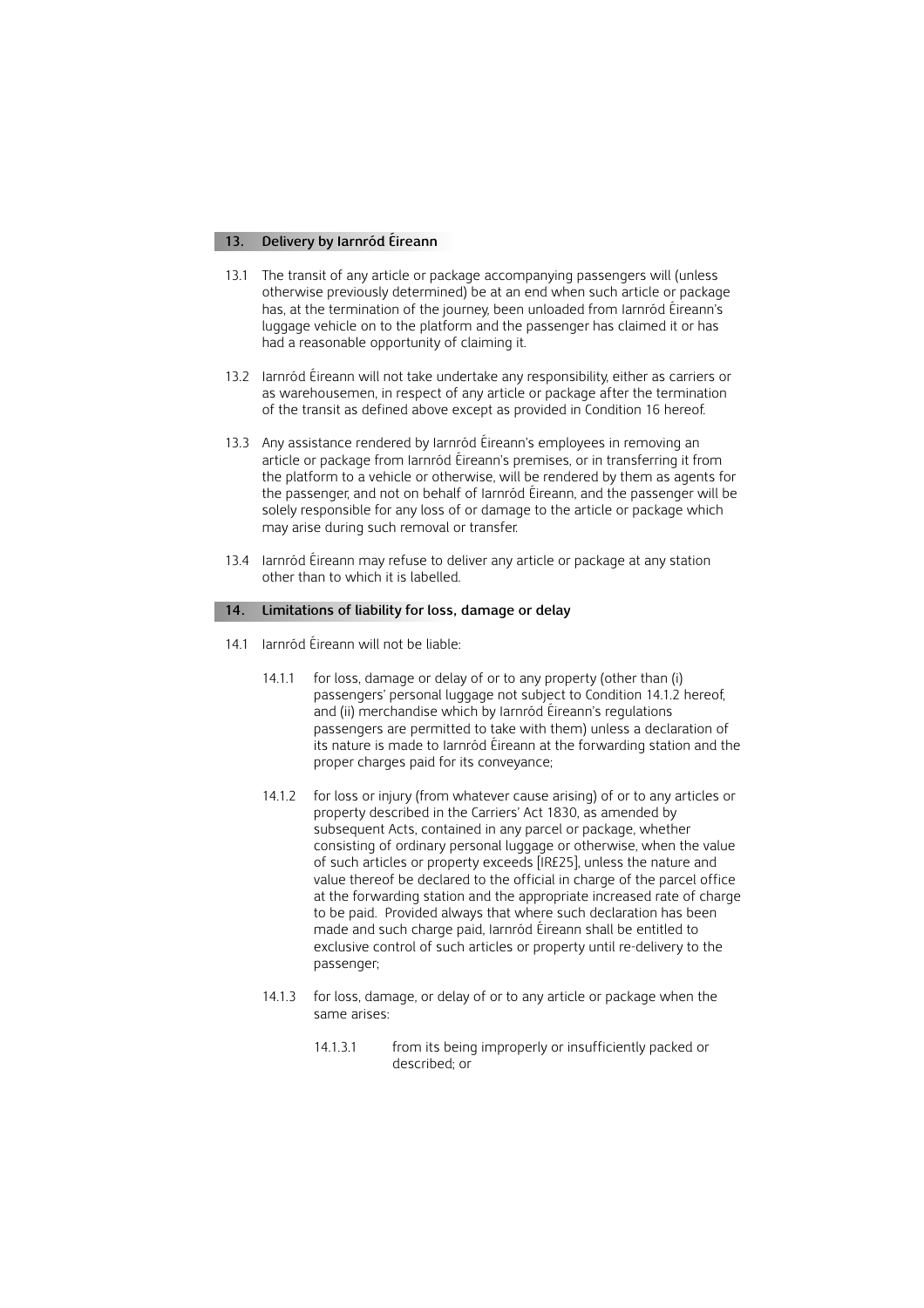- 14.1.3.2 from its comprising or containing any fragile or brittle article(s), or any article(s) liable to be broken and to damage any other article(s);
- same arises from the act, neglect or default of the passenger; 14.1.4 for loss, damage, or delay of or to any article or package where the
- 14.1.5 for loss, damage, or delay of or to any article or package where the passenger does not travel in the same train as his or her property, unless his or her failure to do so is due to neglect or default of an employee of Iarnród Éireann, or the article or package is carried on the terms that the passenger is not required to accompany it;
- same arises from the failure of the passenger to comply with Iarnród 14.1.6 for loss, damage, or delay of or to any article or package where the Éireann's regulations and conditions;
- same arose on Iarnród Éireann's trains or premises, and then only subject to the regulations and conditions applicable thereto; 14.1.7 for loss, damage, or delay of or to any article or package unless the
- 14.1.8 for special, indirect or consequential loss or damage.

### **15. Forwarded to or from places outside the Republic of Ireland**

- for weights exceeding the quantities allowed by the carriers concerned to be conveyed free of charge) and subject to the conditions applicable thereto. 15.1 Iarnród Éireann only undertakes the registration of luggage, etc., where such system is in operation, and on payment of the charges (including the charge
- 15.2 Passengers to or from places outside the Republic of Ireland must in all cases personally attend any examination of the luggage by the customs authorities, passenger's omission to do so or his or her failure to comply with the and Iarnród Éireann will not in any circumstances be responsible for loss, damage, misdelivery, deviation, delay, detention or other consequences however arising directly or indirectly out of or in connection with the requirements of the customs or other administrative authorities.

### **16. Left luggage**

- 16.1 Cloakrooms may be provided at Iarnród Éireann's stations for the reception of passengers' luggage, which has been or is, intended to be carried by train.
- stations or delivered to one of its employees for the purpose of being left at 16.2 Iarnród Éireann's employees are prohibited from taking charge of luggage for the purpose of custody except for deposit at a cloakroom and Iarnród Éireann will not in any case be responsible for luggage or other property left at their the cloakroom, unless:
	- 16.2.1 it is personally deposited by the passenger with the cloak room attendant; and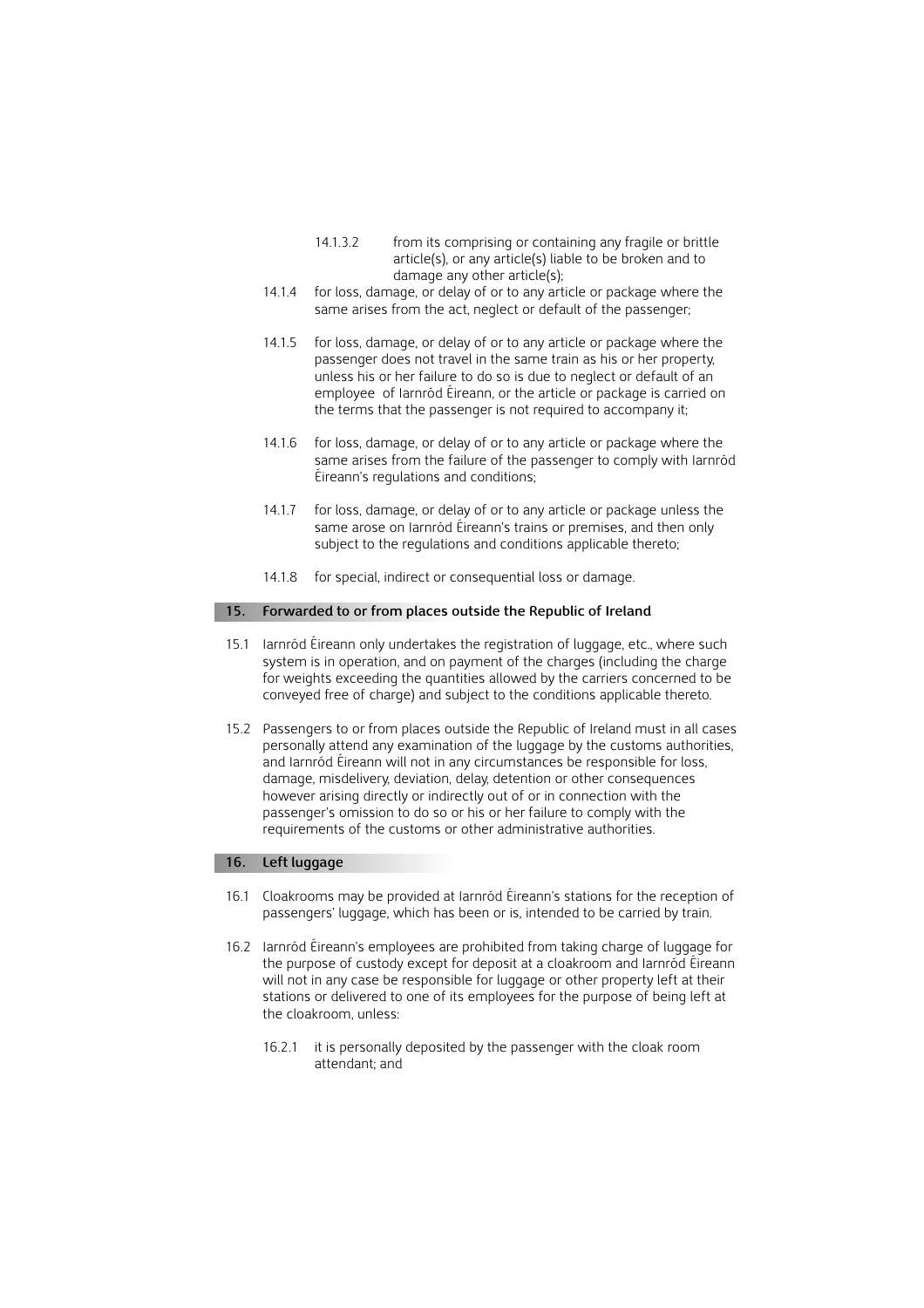16.2.2 a cloakroom ticket is issued to and accepted by the passenger, in which case the luggage or other property will be held subject to the conditions printed on such ticket and contained in the publications and notices of and applicable to Iarnród Éireann.

### **17. Lost and unclaimed property**

- 17.1 Iarnród Éireann will not in any case be responsible for loss, damage, delay or detention of or to any luggage, articles or property left on Iarnród Éireann's premises or in its trains, or in trains under its control.
- 17.2 All luggage, articles or property found upon Iarnród Éireann's premises, or in any of Iarnród Éireann's trains, or in trains under its control, shall, as between the finder and Iarnród Éireann, be deemed to be in the possession of Iarnród Éireann, and must be given into the custody of Iarnród Éireann's employees.
- found, but Iarnród Éireann will not be responsible to the true owner for loss, custody and restoration of the same to the true owner. All luggage, articles or property so found which shall not have been claimed by the true owner within 17.3 A charge will be made on the restoration of any luggage, article or property damage, deviation, misdelivery, delay or detention, however caused, of or to such luggage, articles or property which may arise in connection with the three months after being left will be deemed to be abandoned, and may be sold or otherwise disposed of, and the proceeds of any such sale applied in reduction or satisfaction of any expenses, charges or monies payable in respect thereof.
- 17.4 Any article discovered to be of a perishable nature may be disposed of earlier and without notice.

### **18. Cloakroom (left luggage and other articles) Conditions**

- 18.1 Iarnród Éireann will accept articles for deposit only at its left luggage offices, at a scale of charges obtainable at Iarnród Éireann's cloakrooms, (which expression includes, where the context so admits, left luggage lockers) provided for that purpose, and Iarnród Éireann's employees may not take charge of articles except for deposit at such offices.
- 18.2 Iarnród Éireann may decline to accept articles of any description tendered for deposit in a left luggage office and packages containing dangerous or objectionable articles will not be accepted.
- scooters charged with electricity, gas, oil or other inflammable liquid or vapour 18.3 Packages containing dangerous or objectionable articles, including liquid air, liquid oxygen, petrol or other inflammable liquid, cylinders containing compressed or liquefied gases, radioactive items, motor cycles and motor **must not be tendered to Iarnród Éireann for deposit in cloakrooms.**
- sticks strapped or tied thereto with ends protruding, will not be accepted in 18.4 Bags, boxes, trunks and suit cases with articles such as umbrellas or walking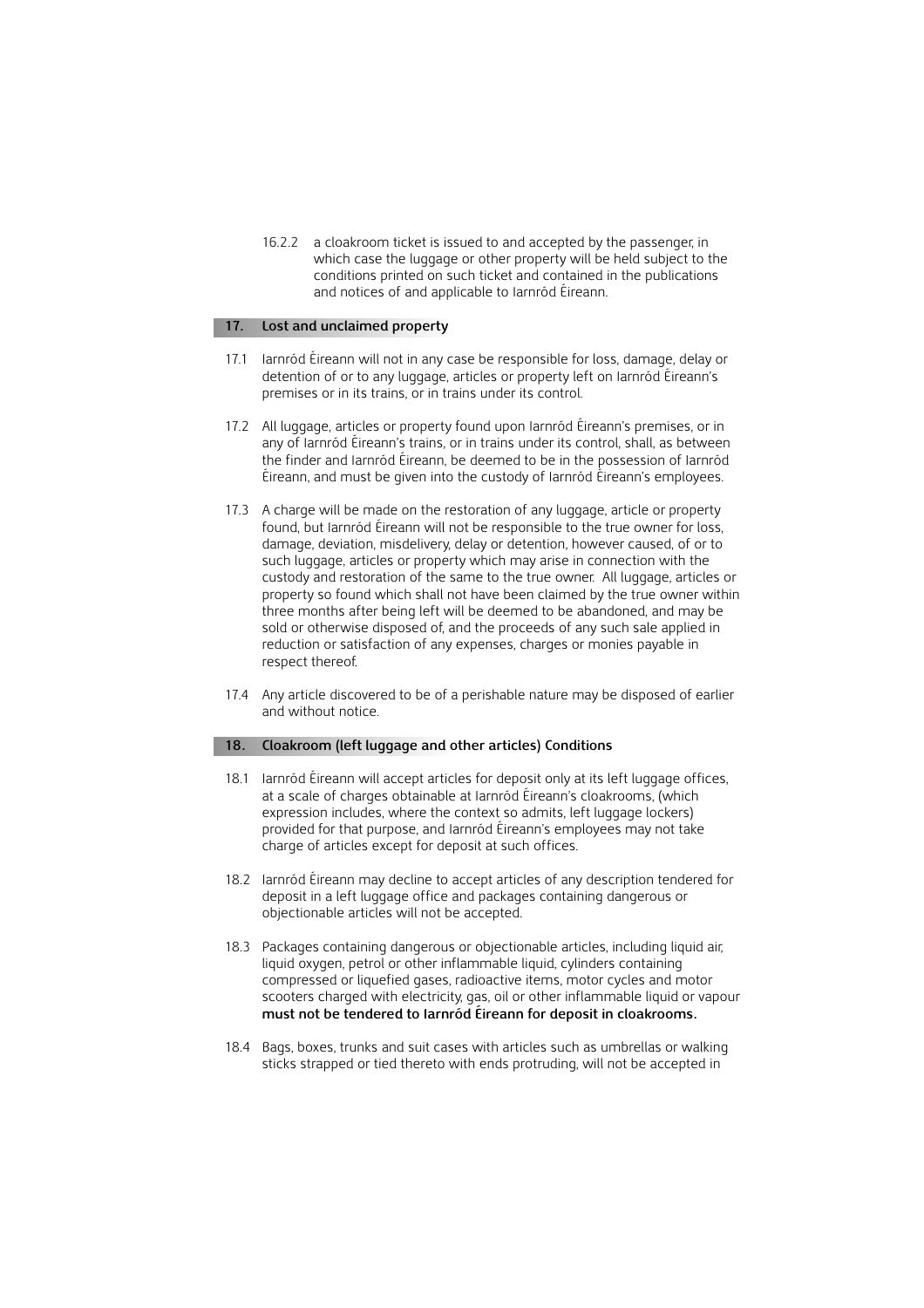cloakrooms as one deposit; the articles in question must be detached and will be charged for separately.

- 18.5 The following are the CONDITIONS under which articles are received in Iarnród Éireann cloakrooms:
	- 18.5.1 Iarnród Éireann may place and keep any article or property deposited with it either in the cloakroom or elsewhere upon its premises;
	- 18.5.2 Iarnród Éireann will not be liable for loss, mis-delivery or detention of, or damage to:
		- exceed the value of €30 [**€25**] unless at the time of deposit next day being reckoned as one day) in addition to the 18.5.2.1 any articles or property which separately or in the aggregate the true value and nature thereof will have been declared by the depositor and €0.10c] per [**€1.50**] of the declared value paid for each day or part of a day (the day of deposit and ordinary cloakroom charges, and such loss, mis-delivery, detention or damage shall be proved to have been occasioned by the negligence of Iarnród Éireann's employees;
		- 18.5.2.2 any articles or property which separately or in the aggregate do not exceed the value of €30 [**€25**] unless such loss, misdelivery, detention or damage shall be proved to have been occasioned by the negligence of Iarnród Éireann's employees;

### **PROVIDED THAT:**

articles of a fragile nature or perishable nature will only be accepted by Iarnród Éireann at the entire risk of the owner or depositor.

Iarnród Éireann shall not in any circumstances be liable for special, indirect or consequential loss or damage; any act, neglect or default of its employees not within the scope of their employment or loss or damage in respect of any articles or property deposited contrary to Iarnród Éireann's regulations;

- deposited, except on production of the ticket issued in respect 18.5.3 Iarnród Éireann shall be entitled to withhold the articles or property thereof. Iarnród Éireann may deliver such articles or property to:
	- a) any person producing the ticket; or
	- b) any person who fails to produce the ticket upon such evidence of the loss of the ticket and of ownership, or authority to receive the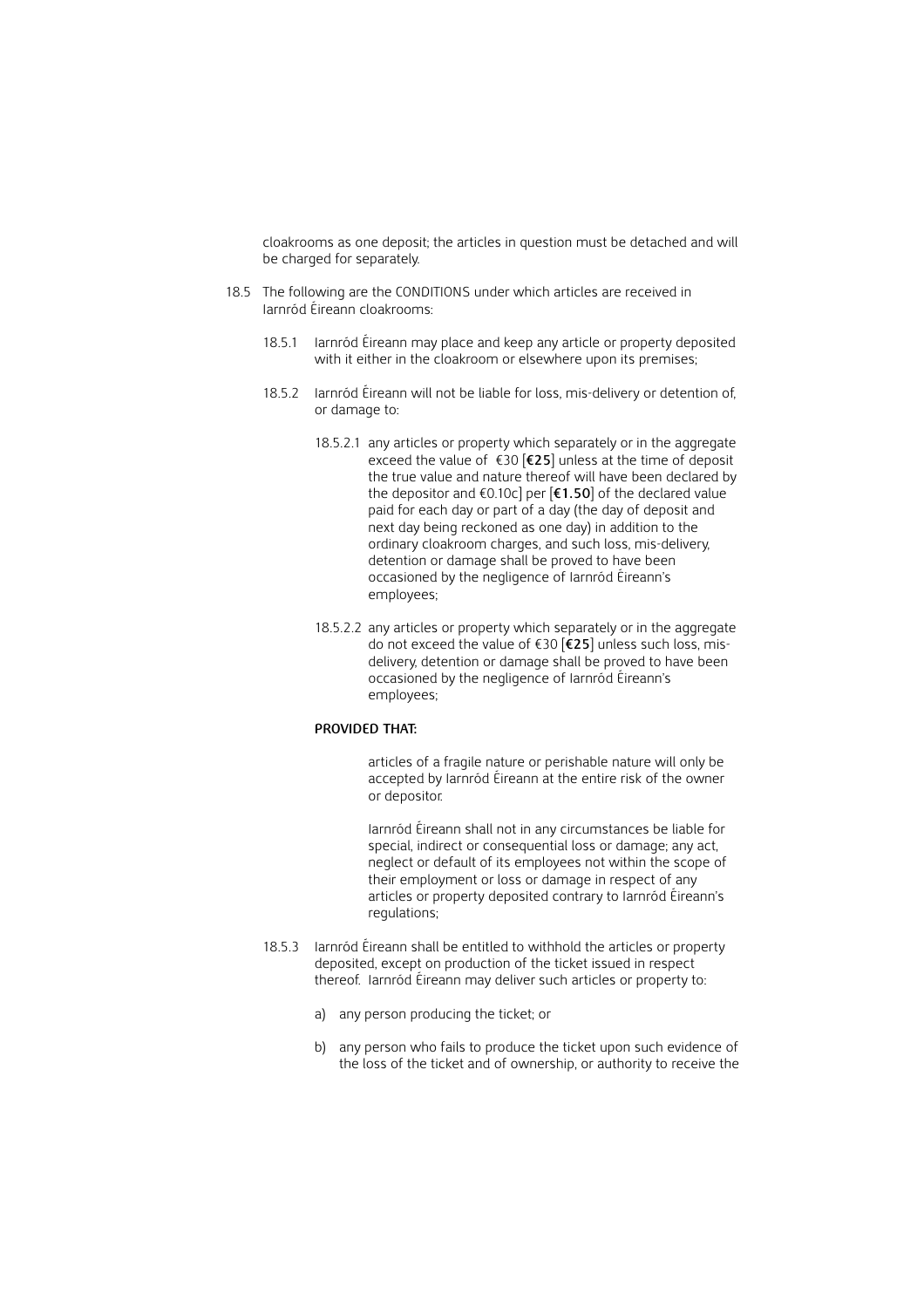articles or property as Iarnród Éireann's employees may consider satisfactory, in which case, Iarnród Éireann's form of indemnity must be signed by the person to whom the articles or property are delivered.

 from all further claims in respect thereof; The delivery of the articles or property will acquit Iarnród Éireann

- When two or more articles are deposited and one ticket is issued such articles provided the cloakroom ticket held by the depositor is 18.5.4 depositors are not permitted access to any article deposited. therefore, the depositor may obtain possession of one or more of endorsed showing what articles have been removed and the depositor gives a receipt therefor;
- 18.5.5 Iarnród Éireann may at any time require any person:
	- 18.5.5.2 entering on Iarnród Éireann's premises whether as an intending passenger or not;
	- 18.5.5.3 offering luggage for deposit in a cloakroom or luggage locker;
	- under his or her control to inspection by Iarnród 18.5.5.3 leaving a car in an Iarnród Éireann car park to submit any luggage, parcels or other article in his possession or Éireann's staff without liability;
- inconvenience to person or damage to property. Iarnród Éireann may also at its discretion (but without any obligation to do so) sell any perishable article deposited with it if it considers it advisable in order 18.5.6 Iarnród Éireann may open and examine the contents of any package at any time and may without incurring any liability remove or destroy any portion thereof which in its opinion might cause injury or to prevent loss or damage of any kind, and in such cases may deduct its charges and expenses incurred by it in relation thereto;
- 18.5.7 If articles are not removed within six months from the date of otherwise, and out of the proceeds retain all monies due to it from deposit, Iarnród Éireann may sell such articles by public auction or the owner thereof, and all expenses incurred by it in relation thereto; and
- 18.5.8 Iarnród Éireann will have a particular lien upon any property deposited with it for charges, and also a general lien for any monies owing by the depositor to it, on any account, and in the event of such charges or monies not being paid within a reasonable time after application for payment thereof, Iarnród Éireann may sell such property and apply the proceeds towards the satisfaction of any such charges or monies.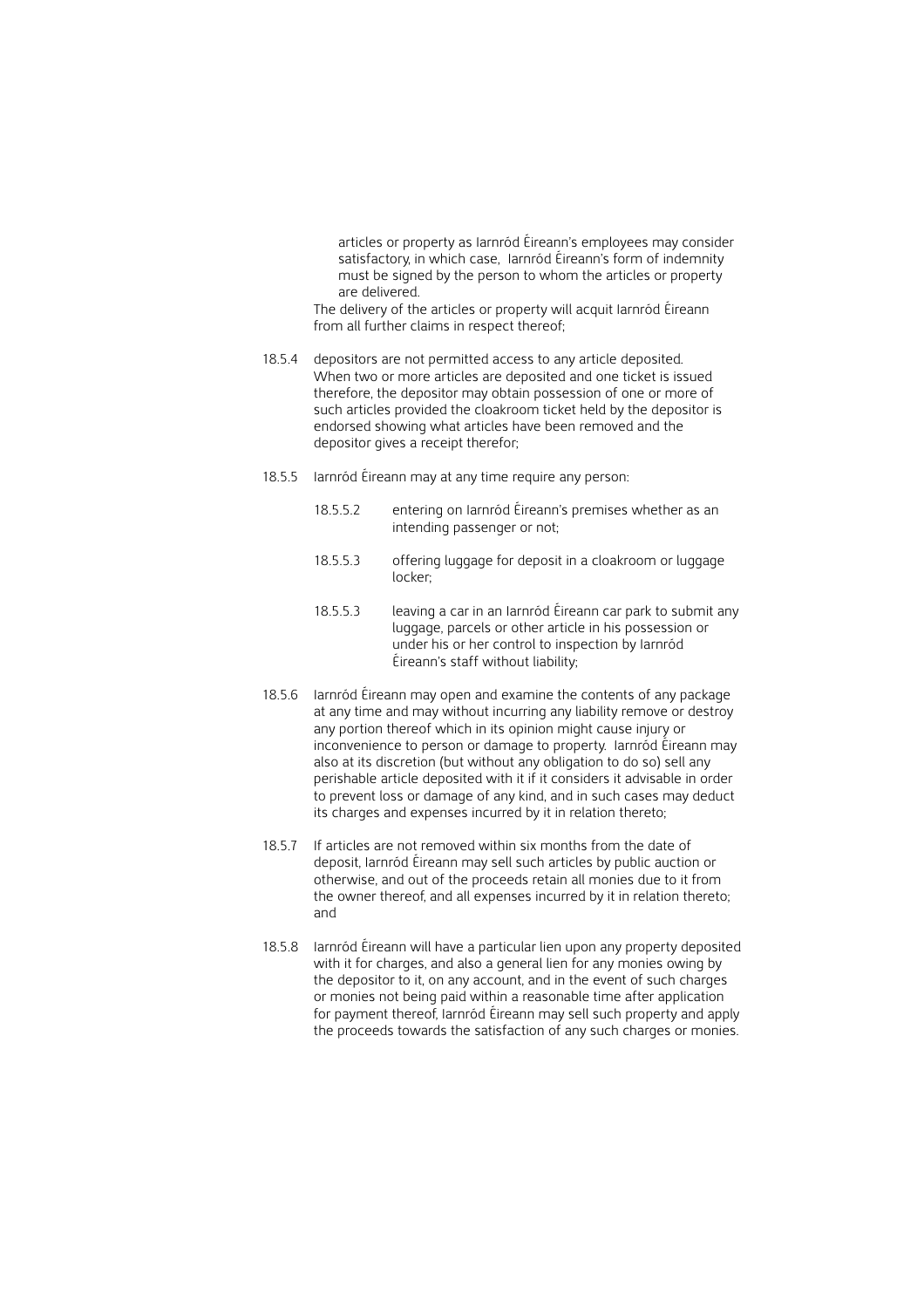- 18.6 Articles deposited in left luggage lockers will be subject to the foregoing conditions in so far as they are applicable, and also to the following special conditions, which special conditions shall in the event of any inconsistency prevail:
	- 18.6.1 Iarnród Éireann will be at liberty to remove any articles from a locker after the expiry of 24 hours from the time of deposit (or such other time as may be specified by notice on or adjacent to the locker or set of lockers) and place it in the left luggage office or elsewhere on Iarnród Éireann's premises;
	- 18.6.2 on payment of all charges due in respect of the deposit of the articles, Iarnród Éireann will deliver them to:
		- 18.6.2.1 a person producing the key of the locker in which they were deposited; or
		- 18.6.2.2 a person not producing such a key upon such evidence of the loss of the key and of ownership or authority to receive the articles, as Iarnród Éireann's employees may consider satisfactory, in which case an indemnity must be signed by the person to whom the articles are delivered.

 Delivery of the articles will relieve Iarnród Éireann from all claims in respect thereof; and

18.6.3 depositors failing to return a key must pay a sum representing its cost or replacement.

### **CONDITIONS RELATING TO PARKING OF MOTOR VEHICLES AND BICYCLES**

### **19. Conditions relating to parking of motor vehicles**

- 19.1 Motor vehicles may be parked only in places reserved for the parking of cars and subject to accommodation being available.
- and, to the fullest extent permitted by applicable law, neither Iarnród Éireann thereon while parked in a car park, even if caused by the negligence of Iarnród 19.2 Iarnród Éireann does not undertake to provide a secure or attended car park nor its employees shall be liable to any person whomsoever for personal injury suffered while in a car park, or to any person whomsoever for any theft or loss of, or damage to, vehicles or personal effects or goods therein or Éireann or its employees.
- 19.3 Tickets, where applicable, are not transferable and are issued subject to Iarnród Éireann's byelaws, conditions and regulations contained in Iarnród Éireann's publications and notices.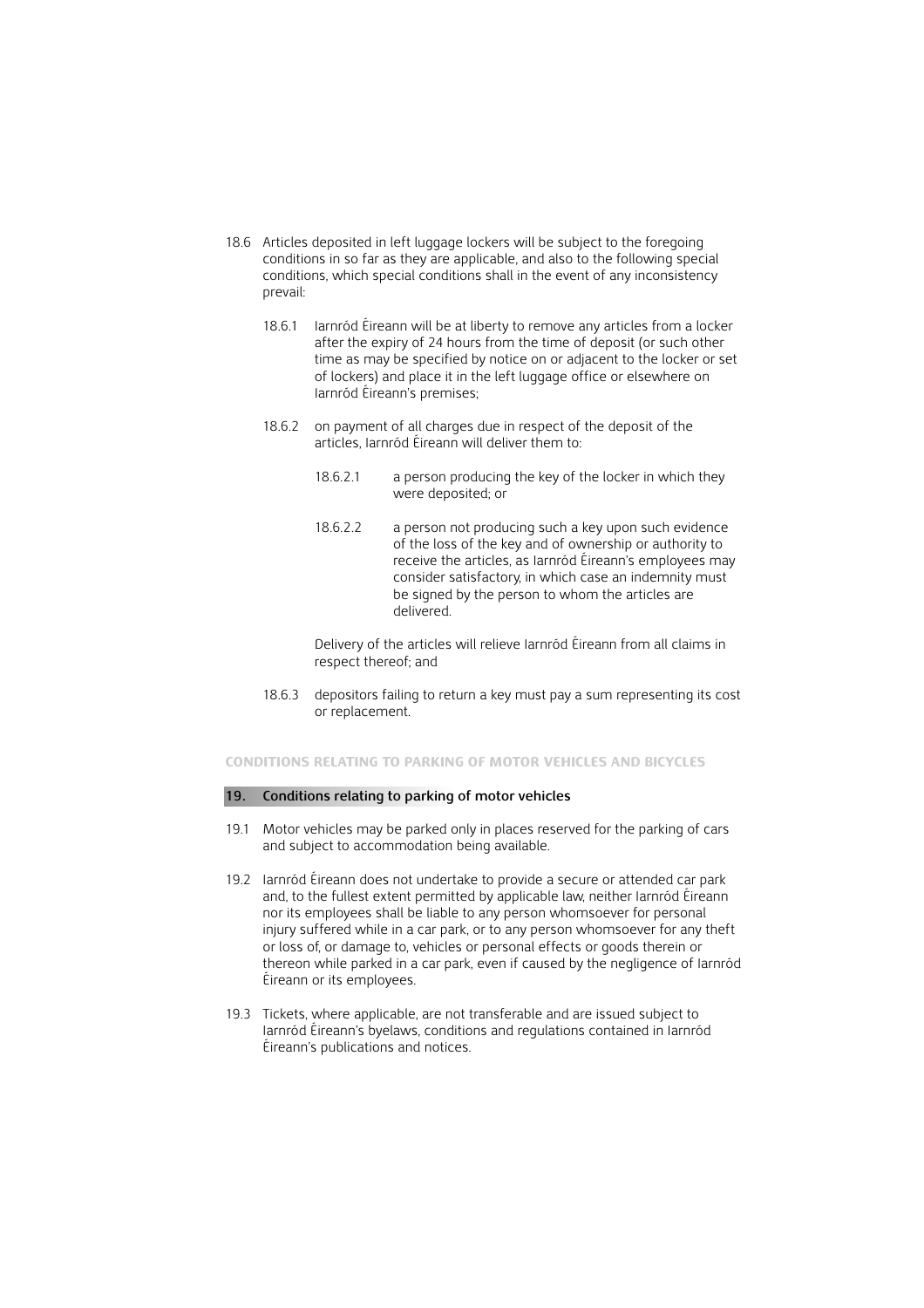- 19.4 Season tickets or barrier tokens are valid only for the parking of one motor advised immediately to the office of issue. vehicle at any one time at the station indicated on the ticket or token and only in respect of the motor vehicle for which the season ticket or barrier token was issued. Any change in the registration number of the motor vehicle or the address of the holder of the season ticket or barrier token must be
- 19.5 Season tickets and barrier tokens are the property of Iarnród Éireann and be made for season tickets or barrier tokens, which are lost, torn, defaced, must be surrendered immediately on expiration. An administrative charge will damaged or not surrendered.
- 19.6 Every person accepting these conditions accepts them on his or her own behalf and on behalf of all other persons having a proprietary interest in the motor vehicle.

### **20. Conditions relating to parking of bicycles**

- 20.1 Tickets, where applicable, are not transferable.
- 20.2 Iarnród Éireann does not undertake to provide a secure or attended bicycle park and Iarnród Éireann, its employees and agents accept no responsibility for any loss, misdelivery or detention of or damage to any bicycle or any part or accessories thereof or property deposited therewith however caused except insofar as such damage is caused by the negligent act (as opposed to the omission) of Iarnród Éireann, its employees or agents.
- 20.3 Iarnród Éireann may place and keep the bicycle in a bicycle store, left luggage office or elsewhere upon its premises.

## **AUTHORITY OF IARNRÓD ÉIREANN'S EMPLOYEES**

 foregoing conditions or to extend or vary any liability, which may devolve on Iarnród Iarnród Éireann's employees or agents have no authority to waive or vary any of the Éireann thereunder.